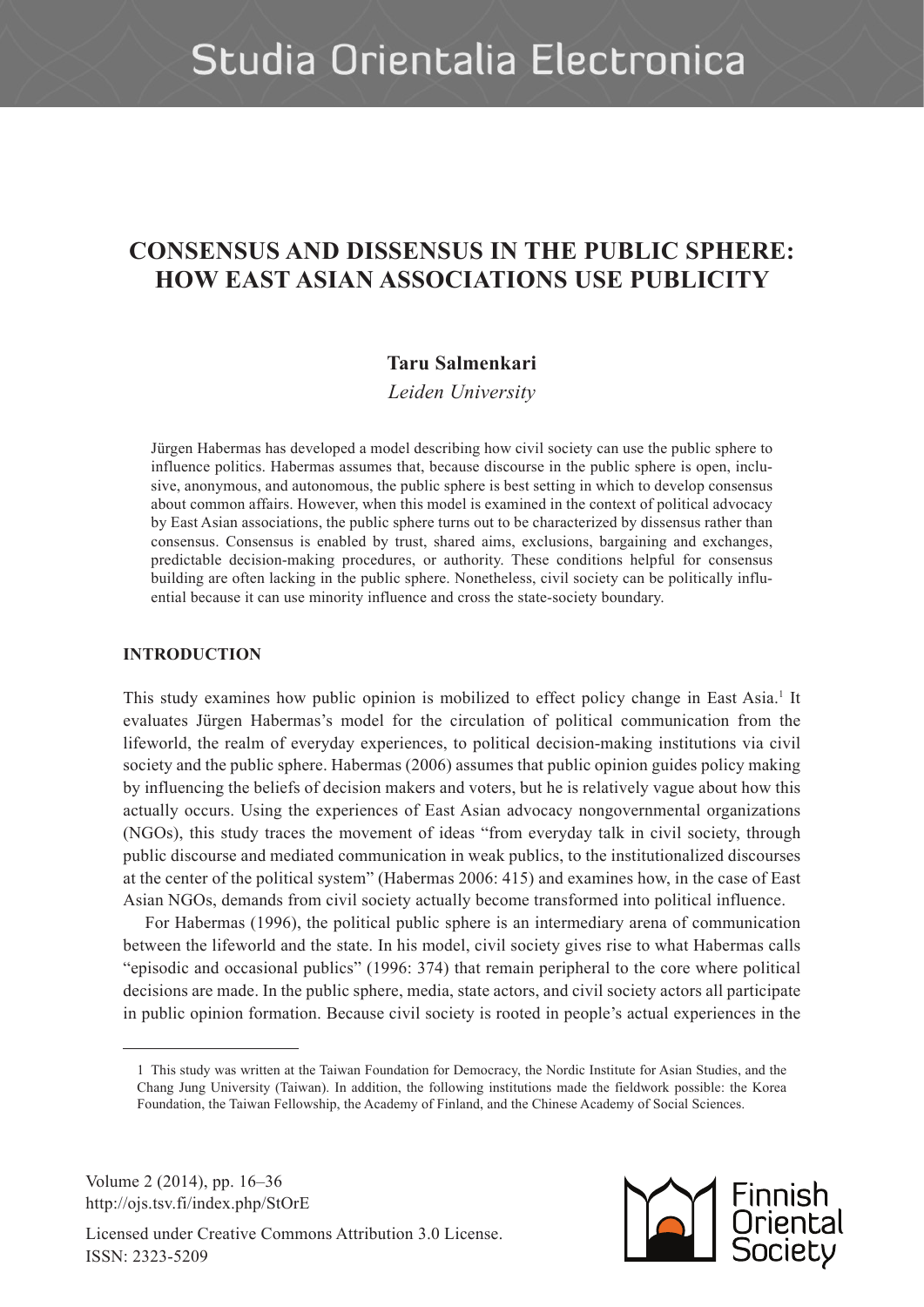lifeworld and is free of bureaucratic barriers that block the expression of critical opinions, it feeds the public sphere with new ideas. The public sphere thus becomes a place to identify problems, discover new approaches, assess public values, and evaluate the overall rationality of various policies. The public sphere also provides a platform to test competing claims. This testing is ideally done in deliberations in which participants use rational argumentation, unbiased by economic or political influences, to reach a consensus about the common good. During deliberations in the public sphere, some arguments become so widely shared that the political system will respond. Habermas champions democracy in which public agendas open to citizen participation guide political agendas. According to Peters (1993: 549), democratic government as conceived by Habermas "rests on a posited link between the people and the state via the public sphere: the state opens itself up via *publicity*, and the people respond with *public opinion.*"

Habermas understands the public sphere as a decentralized network of discussions and discursive places. It includes arenas created both by "physical presence" and by the "virtual presence of scattered readers, listeners or viewers linked by public media" (Habermas 1996: 361). These two types of presence differ in terms of the styles of communication and the scope of distribution (Peters 1993). Therefore the overall public sphere should be analytically distinguished from the mosaic of publics composing it. The overall public sphere consists of a web of discursive arenas, including associations, which develop and enrich common meanings (Hauser 1998). These arenas would remain factionalist and fragmented without the overarching public sphere opening them to one another (Rehg  $&$  Bohman 1996: 42). There would be only public sphericules, but no unitary public sphere (Gitlin 1998). This distinction only partly encompasses the distinction between interactive publics and media publics (Schulz 1997; Castells 2008) because both assemblies and mediated communication can open publics to one another, and many texts circulate within a particular public only. The overall public sphere consists of a) discussions that reach across all of society and b) discussions which resonate in various publics. It consists of macro discourse in the public sphere in contrast to communications on micro deliberative forums (Hendriks 2006). The overall public sphere is not just the totality of public discussions, but it is also the arena where various interactive publics open up to one another to generate public opinion. It involves not only "the communicative generation of public opinion" but also "the mobilization of public opinion as a political force" (Fraser 2007: 7–8, 11).

This study tests the Habermasian stratification of lifeworld, public, and state spheres and examines the styles of communication involved in processes that make governments responsive to social demands. According to Habermas (1996; 1997), communication in the lifeworld is personal and permeated with private obligations and interests. Compared to discussions in the lifeworld and in the state, discussions in the public sphere are more open, inclusive, anonymous, power-free, and autonomous, and thus less vulnerable to distortion. Therefore, Habermas sees the public sphere as the most promising sphere for finding common understandings about the public good. In the state system, communication is decision-oriented, regulated by procedures, and compartmentalized. These communications are infiltrated with bureaucratic logic that is insufficiently responsive to rational persuasiveness and the public good. On the state level, public influence is transformed into communicative power and finally into administrative decisions.

Although this study generally affirms the Habermasian model, it challenges two assumptions of that model. First, it tests the assumption that the public sphere is the most promising place for forming consensus. Second, it tests the assumption that deliberation is the most promising form of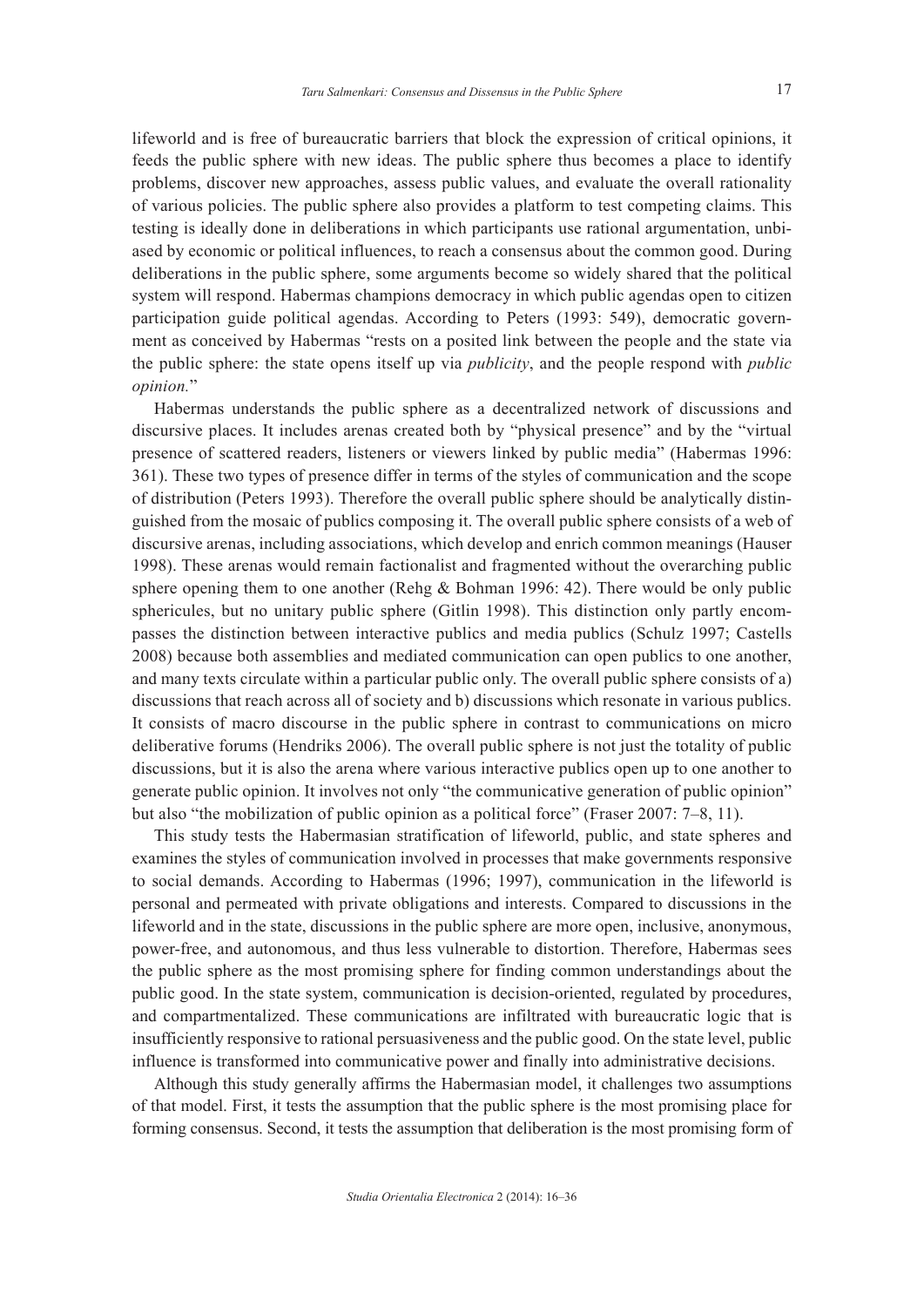communication for reaching agreement about the public good. This article will, therefore, focus on communications leading to agreement, consensus and dissensus as communicative strategies for political influence, and the stratification of consensus and dissensus within different publics and spheres.

#### **THE SAMPLE**

Testing of Habermas's model requires a sample with sufficient coherence, variation, and representativeness. Therefore, this study examines a single type of association in a single region: advocacy NGOs in East Asia.

According to Habermas (1996; 2006), associations are among the active participants in public deliberations, in contrast to the majority left to watch modern mass-media dominated publicity from the gallery. In the formation of public opinion, associations have a role as deliberators, as introducers of new ideas, and as creators of a sense of urgency. According to Habermas, civil society associations are attuned to experiences and societal problems in the lifeworld, interpreting and amplifying them before translating them into political issues in the public sphere. Associations provide ordinary people with opportunities to participate in public deliberations and lend continuity to their conversations. Civil society actors are essential for an authentic public sphere because they emerge from the public and make the public sphere more inclusive to new ideas and new social groups. In contrast, political and economic actors appear in the public sphere but rely on power outside this sphere. According to Habermas (2006: 416), actors in the public sphere include journalists, politicians, lobbyists, advocates, experts, moral entrepreneurs, and intellectuals. Of these, East Asian NGOs appear in the public in the four latter roles: they represent the general interests and marginalized groups, give professional advice, and generate public attention for neglected issues. Some NGO activists comment issues as public intellectuals. According to the criteria listed in Ferree et al. (2002), NGOs qualify as actors in the public sphere because of their expertise, as well as their ability to discuss issues more freely and represent people more authentically than bureaucratic state institutions, to introduce alternative political visions, and to speak for people who are insufficiently represented in mainstream politics. In addition, NGOs are constitutive elements of the public sphere because they fit so well with Habermas's understanding of the public sphere as a decentralized network of discussions and discursive places.

Among the various associations of civil society, this study examines advocacy NGOs in particular. Advocacy NGOs are active in public spheres, use them to promote policy change, and are found around the world. This choice brings coherence to the sample, as different types of associations, for example self-help groups, charities, and professional associations, have different publicity strategies.

The region of East Asia was chosen to provide sufficient variation among representative local samples to permit generalization of the results beyond a single country. Examining a region instead of a country helps exclude the possibility that results are specific to one institutional or cultural setting. Within East Asia, there are one-, two- and multi-party systems, politicized and commercialized media systems, and Confucian and Catholic cultural backgrounds. To establish that preferences for consensus or dissensus in the overall public sphere are not determined by local political culture or journalistic standards, the countries selected differ in these respects too. They range from China, where consensual messages are preferred, to Taiwan, where public quarreling is not shunned, either in political arenas or in the media. The ways of expressing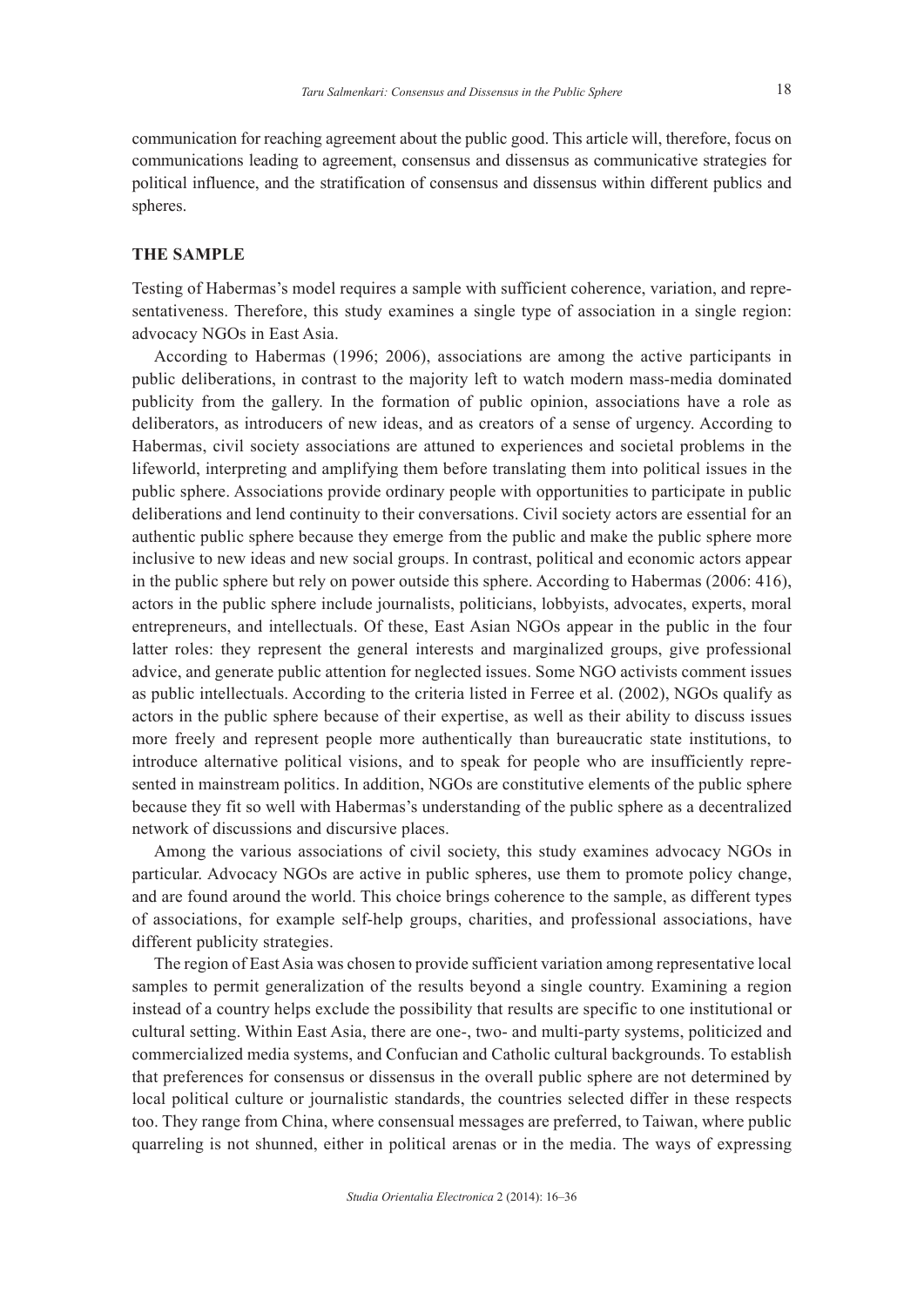consensus and dissensus vary from country to country, but the stratification and strategic use of consensus and dissensus do not. In all these countries, China, South Korea, Taiwan, and the Philippines, NGOs use publicity to challenge the official consensus and seek no closure within the public sphere. The degree of open conflict does not automatically translate into effectiveness: in highly consensual Chinese political culture, even relatively small indicators of dissensus can cause the government to re-examine its plans.

The sample has also been selected to the prevent misinterpretation of patterns determined by organizational culture as products of publicity. Internal consensual decision-making combined with confrontational tactics, known to characterize some movements (della Porta 2009), would produce a stratification of consensus that is similar to stratification found in this study to occur in different types of publics. To avoid such predetermination, this study includes some NGOs that are quite democratic, others that have a working style which is voluntaristic or participatory but leaves the main directional decisions to leaders, and some that centralize power to the leader. Despite these differences, certain patterns of NGO behavior emerge.

This article is based on interviews of 144 persons active in 92 different advocacy NGOs in four East Asian countries. Some NGOs invited the author to observe press conferences, meetings for soliciting their members' opinions, inter-organizational NGO forums, NGO-organized seminars, preparations for inter-organizational campaigns, and even contacts with politicians. These NGOs work on a wide variety of issues, such as environment, women, migration, political transparency, poverty reduction, and consumer rights. They all seek to change policies or social practices beyond their own membership. Therefore, they seek access to the public sphere. This study includes interviews with 29 people in mainland China, 69 in South Korea, 11 in the Philippines, and 35 in Taiwan. It involved 12 months of fieldwork in mainland China, eight in Korea, 19 in Taiwan, and one in the Philippines.

This sample includes many of the leading NGOs to have emerged from the democracy movements in Korea, Taiwan, and the Philippines. Many early independent and influential advocacy NGOs, known in China for making public environmental problems and health issues, contributed to this study. Within the sample are many NGOs responsible for some of the most influential campaigns, reaching wide audiences through the public sphere in various East Asian countries. The author's reliance on their networks in the search for interviewees makes the sample somewhat slanted towards influential NGOs, but these same networks and personal participation in NGO forums also facilitated contacts to smaller grassroots NGOs. Due to limited time in the Philippines, the author focused on only one influential movement there, namely community organizing, but again moved anywhere between small grassroots organizations and the umbrella organization working in this field.

Due to the use of participatory observation as a research method and the fact that influential NGOs are overrepresented, the author is familiar with NGO networks and NGO strategies for political influence, not just with their media strategies. Consequently, this research is able to document NGO activities not only within, but also outside, the public sphere. However, in Korea, Taiwan, and the Philippines, the reliance on NGO networks and the need to establish trust for participatory observation make these findings specific to progressive movements which emerged from the democracy movements. Generally speaking, progressive NGOs are more likely to have a constant presence within the public sphere than pro-government forces, but some conservative civil society forces, often with religious backing, rely on authentic civil society activities and form an influential voice within the public sphere.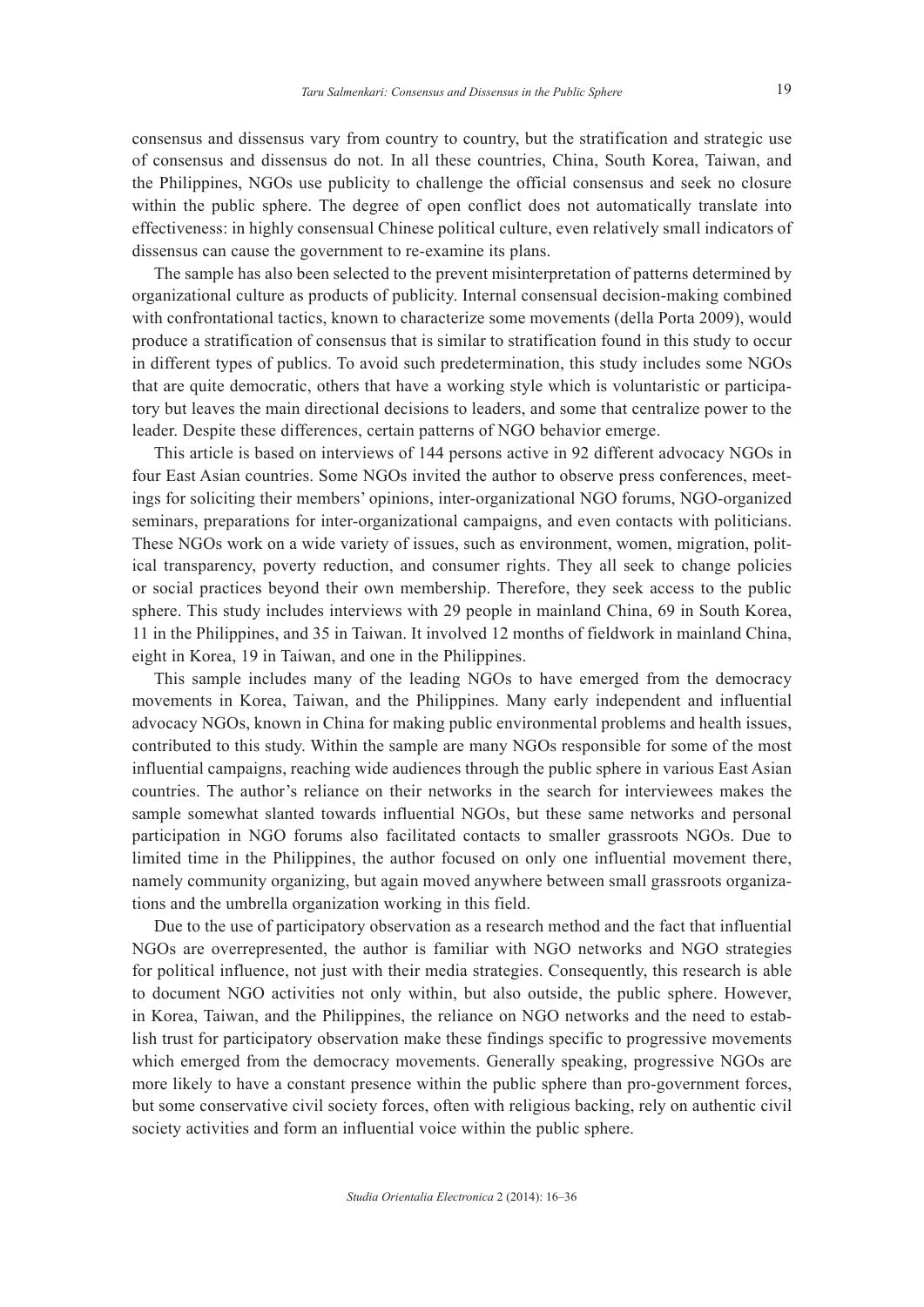#### **THE CONTEXT**

In the Philippines, Korea, and Taiwan, successful democracy movements in the 1980s created opportunities for establishing and registering independent NGOs (Schak & Hudson 2003). Thereafter, NGOs have expanded opportunities for political participation for ordinary citizens beyond the state and party systems and held the state institutions accountable (e.g. Etemadi 2000; Qian 2009). This background in the democracy movement explains why many NGOs have maintained their oppositional stance and readiness to challenge the political elites from outside (e.g. Kim 2009). Many other NGOs, however, now have allies within the political system, and some even promote their agenda in partnership with the state (e.g. Lee 2011). Democratization likewise created more independence for the media.

In contrast to the other nations included in this sample, China is an authoritarian country that limits both independent organizing and press freedoms (Wu & Chan 2012). That said, there did start to be space for organizing in society after the economic reforms, when the government reduced its direct involvement in many social affairs and when independent, and even foreign, resources became available. Although many of these new organizations are organized by the government or are linked to an official organization in order to realize registered status (Wu 2003; Ashley & He 2008), many independent and often unregistered NGOs became active as well (Spires et al. 2014; Hildebrand 2011). Economic reforms have likewise made the media more dependent on commercial profits, which, together with a more persuasive style of propaganda, has expanded the scope of what it is possible to publish (Zhao 1998; Chan 2007). Many Chinese NGOs work closely with the state media (Yang & Calhoun 2007; Ma et al. 2008). Chinese interviews for this study confirm that most NGOs do not find it difficult to attain media publicity in China. Obviously, the Chinese NGOs generally know what kind of a media system they are working with and know how to use it for their own aims. However, only in China do NGOs sometimes find that the state has forbidden the media to publish anything about a given issue (NGO interviews, 30 May; 28 July 2013).

Although previous writers have expressed doubt about the applicability of Habermas's model in East Asia (Wakeman 1993; Lee 1993) and Habermas (1996: 369) himself has doubted its applicability in non-liberal settings, this study found Habermasian patterns of communication in all four countries. In all four countries, associations introduce problems rooted in the lifeworld to the public sphere in order to influence state policies. Although the communication of lifeworld needs to policymakers often skips the public sphere and takes other less public forms (Shi 1997), even in China the media sometimes gives publicity to citizen deliberations and all the elements of a public sphere are discernible (Pan & Jacobson 2009). The Chinese media is capable of generating public controversies (Zhao 2008: 245), and sometimes the Chinese state is responsive to the pressure of public opinions (Shirk 2011). In addition, the Internet has produced at least public space, if not an outright public sphere, for Chinese NGOs to campaign publicly, and often successfully, for social change (Liu 2011). Since no real public sphere matches the Habermasian ideal in all respects, Habermas's model is helpful in analyzing those public discussions in the Chinese media that are relatively open and politically influential (McCormick & Liu 2003).

All of the four countries have witnessed influential campaigns, organized by NGOs, reaching wide audiences in the public sphere through the mass media. These campaigns include the blacklisting campaign during the Korean elections in 2000 (Kim 2006), the anti-nuclear movement in Taiwan (Ho 2003, Huang et al. 2013), the movement against damming the Nujiang River in China (Chan & Zhou 2014; Xie & van der Heijden 2010), and the movement to support victims of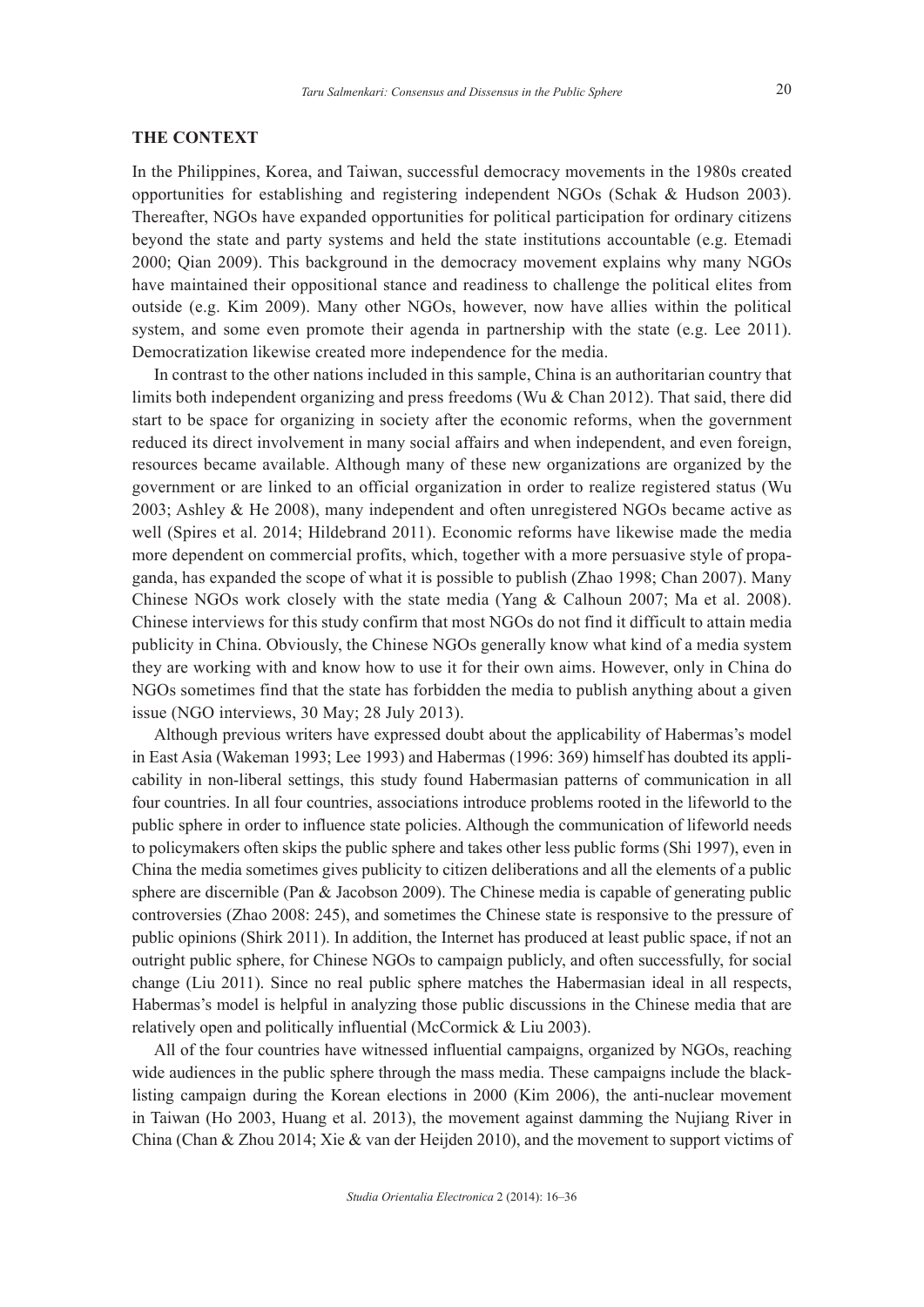domestic violence in China (Zhang 2009).<sup>2</sup> Sometimes campaign issues have divided civil society and caused disputes in the public sphere, for example, when liberal and more conservative voices confronted one another over sexual norms in Taiwan (Ho 2010; Chang & Chang 2011).

East Asian NGOs not only push issues on the agenda for deliberation in the public sphere, but they sometimes also try to shape publication practices and institutions themselves. Founding independent outlets, such as newsletters and websites, is one strategy to directly access an audience via the public sphere. In addition, NGOs sometimes monitor the mass media and train news outlets to report issues from a desirable angle (e.g. Cai et al. 2001). For example, individual feminist organizations in all of these countries recounted that they have made considerable efforts to teach the mass media to report sexual and domestic violence from the perspective of the victims, in contrast to the eroticizing and moralizing messages often present in the news. Sometimes the mass media even becomes the target of NGO campaigns in these countries. Both in Taiwan (participatory observation) and in Korea (30 Nov. 2010), NGOs have protested corporate influence in the mass media, and Taiwan has an NGO that is specifically focused on promoting public television in order to balance market-oriented coverage by the commercial media.

In all of the four countries, many issues fail to gain publicity on each of the levels of the Habermasian model. NGOs do not have capacity to deal with all lifeworld problems. Political interference, economic calculations, and journalistic priorities prevent some NGO issues from becoming published in the media. Finally, governments ignore many social demands. This study is about the process. The dissensual and consensual strategies during this process appear surprisingly consistent regardless of the political or the media system in a particular country.

Although the NGOs interviewed and observed for this research were from East Asia, the results of this study can likely be extended to NGOs in other parts of the world, due to the development of what Salamon (1994) has called "a global associational revolution". Global NGO culture is spreading through transnational NGO forums and networks and new international aid practices. Despite local variations in civil societies and media systems, advocacy NGOs use surprisingly similar strategies to tackle analogous problems. The ability of Habermas's model, originally put forth to describe eighteenth- and nineteenth-century Europe, to capture NGO practices in twenty-first-century East Asia is a result of the diffusion of the mass media, modern state institutions, certain associational forms, ideas of citizenship, and awareness of specific social and environmental issues far beyond the sites of origin.

#### **COMMUNICATION WITHIN OCCASIONAL PUBLICS**

As Habermas (2006: 359) predicts, NGOs aggregate problems that arise in daily discussions in the lifeworld and present them in a more generalized and sophisticated form to public debate. Some NGOs are rooted to communities and have direct contacts with the groups they speak for. Apart from contacts with people who have personally experienced needs and problems, the choice of issues arises partly from the ideology, interests, and values of NGO activists. Lifeworld communications form a repository of ideas, some of which are adopted by NGOs and translated into discussions in the public sphere. However, East Asian NGOs do not make as strict a boundary between private and public as Habermas does. Departing from the ideals of deliberation, NGOs admit private experiences, identities, interests, and roles to public discus-

<sup>2</sup> The leading NGOs responsible for organizing all of these campaigns are included among the interviewees of this study.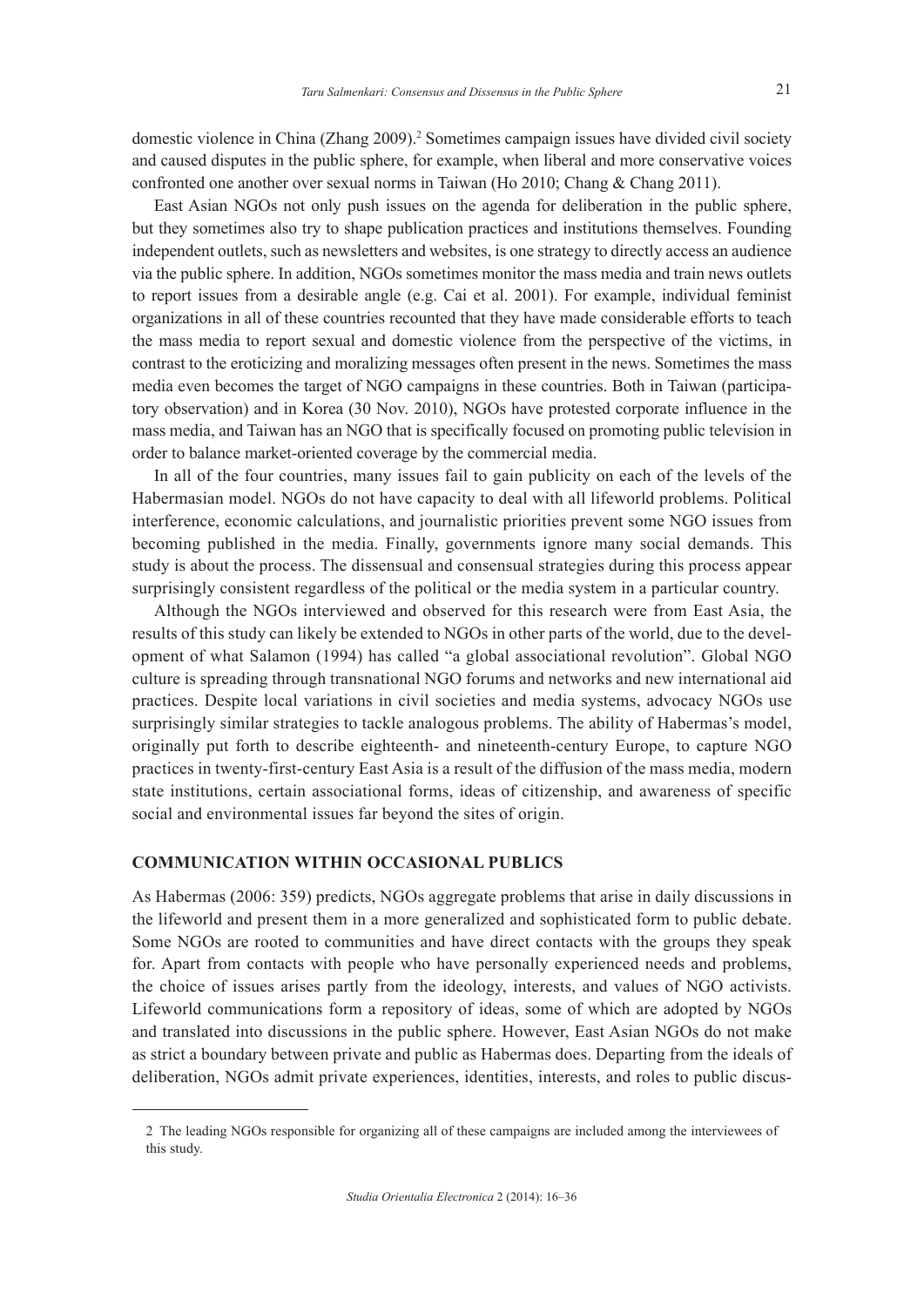sions. Sometimes they make issues of these; sometimes they use personally-felt injustices to illustrate public problems.

NGOs provide ordinary people with places to meet, both physically at events and virtually on the discussion forums on their homepages. NGOs thus give rise to the "episodic and occasional public spheres" (Habermas 1996), but also provide more permanent platforms for discussing politics. To borrow Haug's (2010) terminology, NGOs work simultaneously through public encounters among citizens, through assembly public (face-to-face meetings organized around specific topics), and through the mass media. Episodic and occasional publics take place both through public encounters among citizens and through assembly publics.

Occasional and episodic public spheres are useful for reaching out. During their public events, NGOs invite journalists, policymakers, and members of the groups these NGOs speak for and give them opportunities to discuss issues with audiences that include both supporters and passers-by. When NGOs provide a platform for people to discuss issues, consensus is not always sought. When a Korean NGO invited its members to discuss a desirable electoral strategy, the meeting with netizens did not produce agreement about the preferred style of online electoral campaigning but it helped the NGO (10 July 2007) understand the Internet system and its potential. These meetings connected organized civil society with the lifeworld and brought together people who identified with the aims of this particular NGO. This shared purpose was conducive to creating an atmosphere of tolerance and mutual learning.

When NGOs hold seminars and invite people from various backgrounds, including administrators, experts, and members of the affected groups, diverging views are often articulated. However, the aim of such activities is rarely to build consensus. Rather, it is to share information, build networks, and persuade decision makers of the importance of the problem. Many Korean NGO interviewees mentioned conferences and seminars as methods for lobbying the government. They use them to sensitize bureaucrats or politicians about an issue by providing information and advice. Even when a meeting is designed to recommend one alternative over others, NGOs provide opponents and administrators opportunities to voice dissenting viewpoints.

The communication in many occasional publics is quite deliberative. In these face-to-face encounters, participants tend to show respect to others with whom they may disagree. This is the kind of civility between strangers that was central for early modern civil society theory (Seligman 1992). By maintaining an atmosphere of courtesy, some more institutionalized publics, including many communal associations in East Asia (Le Blanc 1999; Marshall 1984), play down differences in order to cooperate for shared aims. These associations make decisions, but one explanation for the tolerance for pluralism exhibited by advocacy NGOs is the lack of decision-making mechanisms in these occasional publics.

Advocacy NGOs do not continue to be as consensual and receptive to other viewpoints when they move to more inclusive assembly publics within NGO circles and to consultative platforms institutionalized by the state. This seems to indicate that face-to-face contacts do not generate a singular style of communication. Face-to-face meetings take place on various levels: in occasional publics, in organized civil society publics, and in institutionalized consultative publics. East Asian advocacy NGOs communicate differently in these different types of assembly publics. Assembly publics are tools used for different purposes: NGOs use them to persuade strangers, to amplify NGO messages among supporters, and to make demands for changes in state policies.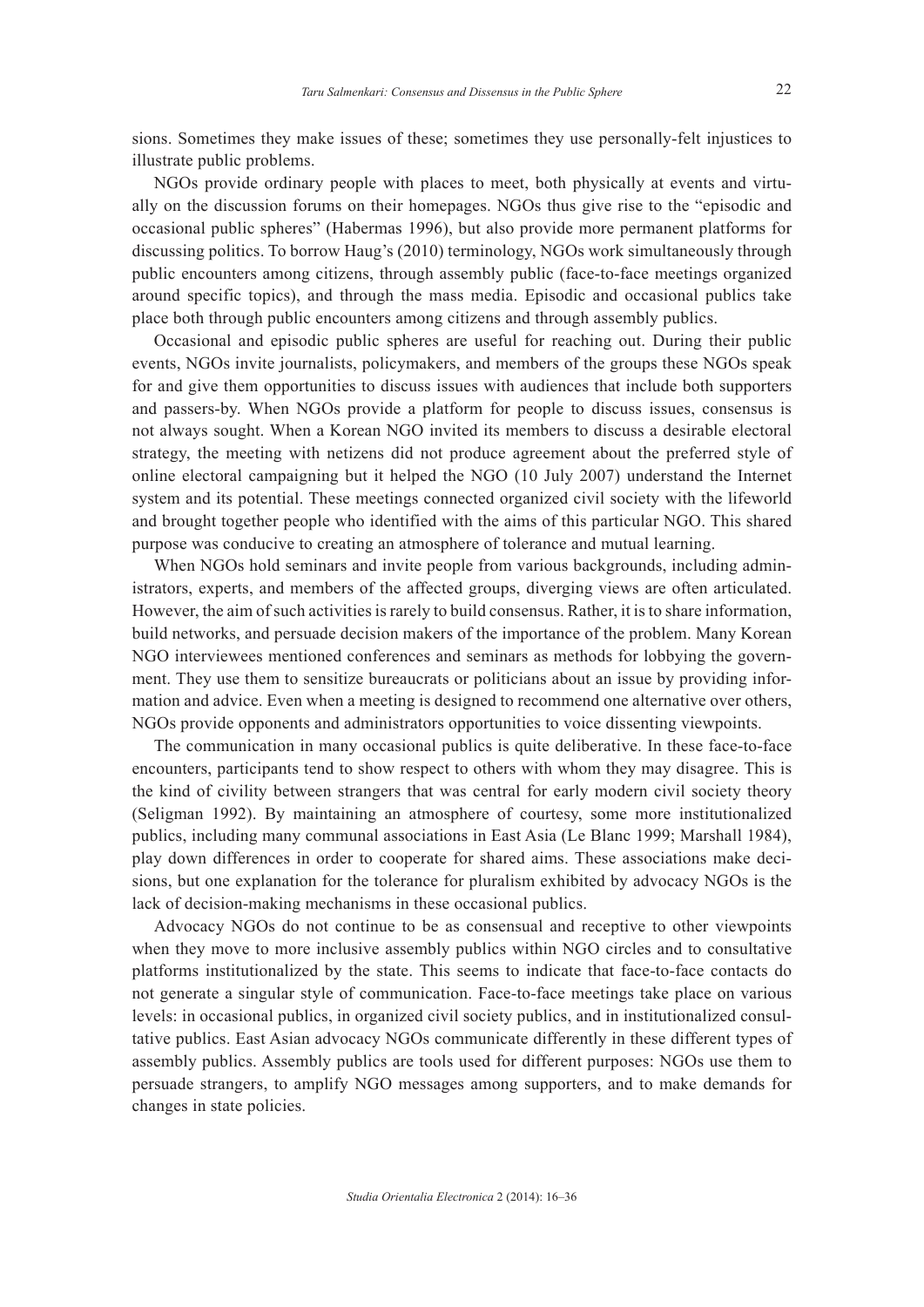#### **COMMUNICATION WITHIN NGO PUBLICS**

NGOs are concourses for people interested in similar questions to exchange opinions. They thus constitute publics in themselves. Together, NGOs can constitute a specific public sphere with relatively similar values. Many NGOs participate in interorganizational conferences and campaigns, issue-based NGO alliances, umbrella organizations, and transnational NGO networks. In this NGO public, compatible issues are considered important, and ideas, experiences, and news travel fast. In the Philippines and Korea, a shared background in democracy movements makes networks especially close and strong. Although interorganizational meetings and conferences are one tool for maintaining and expanding these NGO public spheres, they are based on decades of cooperation and acquaintanceships and are far more organized than episodic and occasional public spheres.

NGO publics often aim at consensus among their members and with their NGO allies. East Asian NGOs commonly recognize the need to cooperate in order to be taken seriously by politicians who easily ignore a voice of a single organization. However, arriving at consensus is time-consuming. Advocacy requires consensus not only over the issue but also over the ways it is going to be promoted. The presentation of message and the strategy are potential grounds for disagreement within and among NGOs. Sometimes disagreements over strategy prevent cooperation. Taiwanese NGOs planning campaigns often distance themselves from activities and groups that share concerns similar to their own but have agendas that are either too radical or partisan. Several interviewees in the Philippines related to me how the democracy movement split in the post-Marcos era after lengthy discussions. One dividing line was the acceptance of armed struggle; those groups that viewed armed struggle as acceptable opted out of the alliance.

NGOs prefer shortcuts that allow them to demonstrate substantial citizen pressure without spending too much time and effort in consensus building. In NGO alliances, consensus seldom results from rational deliberation, but quite often is the precondition for cooperation. Two elements are simultaneously at work in consensus building: shared issues and personal networks. Both challenge Habermas's assumption that openness is beneficial for consensus building. In forming issue-based and affinity-based NGO publics alike, East Asian NGO alliances limit membership to make consensus possible. They seek consensus among likeminded people.

Consensus based on shared issues restricts openness from the start. It causes disagreeing organizations to opt out of alliance instead of engaging them in discussion. NGOs may search for a common ground about details and wording, not about the overall stand. An example is the issue of free trade agreements (FTA) in Korea. The NGO alliance rejected the pro-FTA stand outright, but decided to concentrate on the FTA negotiations with the US, as this permitted the alliance to maximize its size by including not only groups opposing free trade but also groups critical of the US influence in Korea (27 Feb. 2007). However, sometimes commitment to a shared issue makes cooperation possible among organizations which differ in terms of orientation and organizational culture (Chinese NGO network, 3 Jan. 2008).

Issue-based events and demonstrations sometimes make quite surprising bedfellows. When residents of the Korean village of Daechuri struggled against the annexation of village lands to a US military base in 2006–2007, a wide spectrum of groups came to their support: anti-American leftists, right-wing nationalists, Christian groups, and anarchists who admired the village's self-government. However, exclusions made this plurality possible. As villagers decided matters exclusively in their own meetings (4 Feb. 2007), mutual schisms among the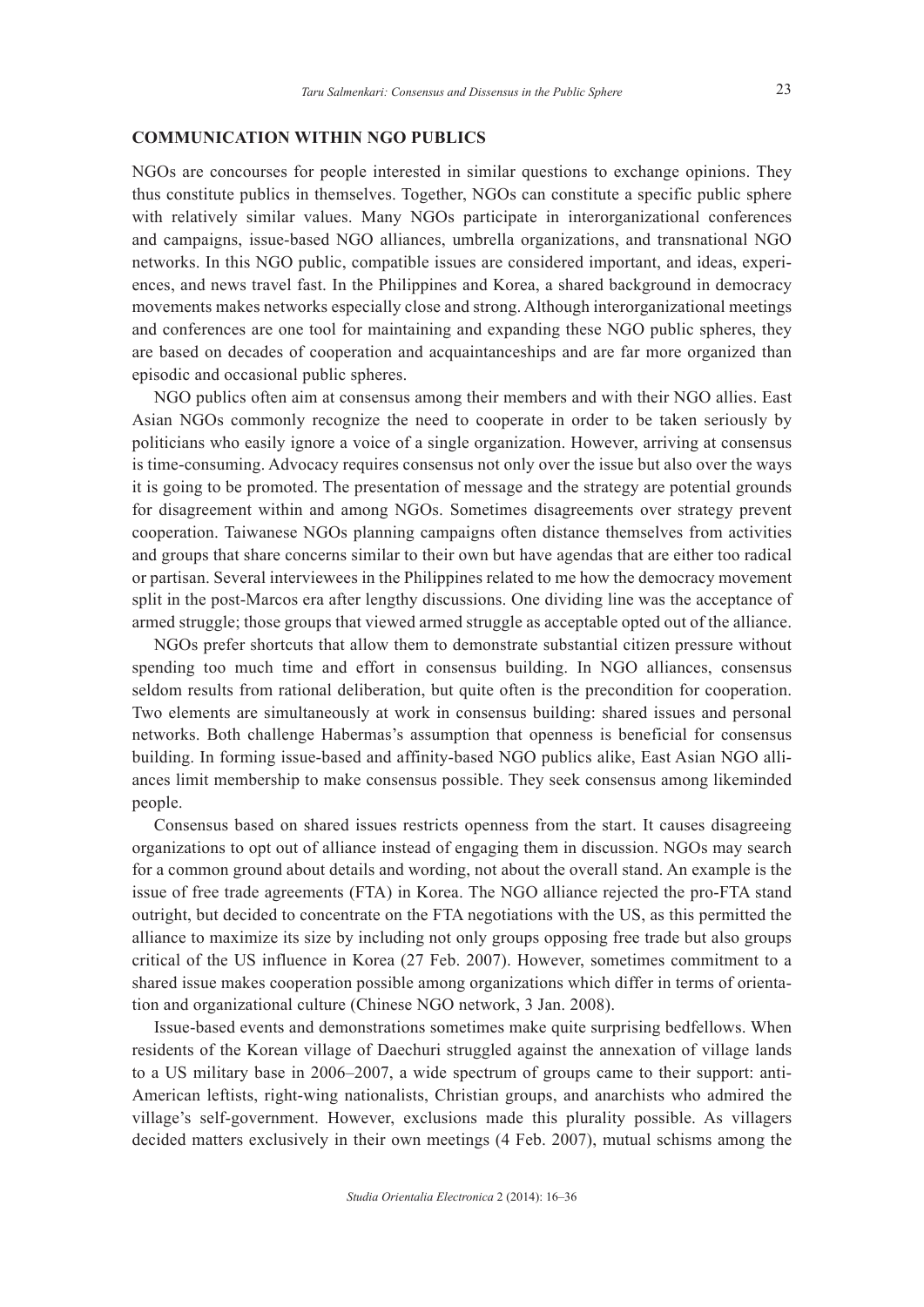supporters or disagreements between villagers and outside supporters were avoided. Exclusions helped to produce consensus, as activists agreed that the villagers' own decision was conclusive. Furthermore, these exclusions kept the power in the hands of those who had to live with the consequences. A more open structure of deliberation not only would have brought in conflicts arising from the diverse ideologies and motives of the supporters, but would have risked leaving villagers at the mercy of outsiders who sometimes formed the majority.

Interpersonal trust based on past NGO alliances facilitates consensus building. In Cebu City, a long history of NGO collaboration has generated a "culture of cooperation" (9 Apr. 2010) which was evident at a meeting observed by the author (13 Apr. 2010). On several occasions, participants first announced their disagreement openly but then proceeded to modify this disagreement towards a mutually acceptable position. Here, the exclusive factor was not dissensus but unfamiliarity. Long-term friendships make some Taiwanese and Korean NGOs cooperate regularly, even when it means that a human rights organization promotes social security or an environmental NGO protests political violence in a neighboring country. Familiarity creates trust and a willingness to continue working with others who disagree in some ways. For example, a Taiwanese umbrella organization (12 July 2010) does not even try to form a united stand on some controversial issues that divide its member organizations. The benefits of cooperation on issues that all groups can agree on explain its tolerance of disagreement.

Moreover, mutual trust among NGOs permits agreement on certain principles of the division of labor to avoid disagreement over details. In Taiwanese NGO alliances, each organization does what it can for the cause on its own and respects the contributions and expertise of other groups because none of the groups have sufficient resources to run the campaign alone. Korean NGOs commonly divide general NGO statements into smaller parts and let relevant organizations compose among themselves the demands that concern their own field.

Exclusion arising from affinities does occur among East Asian NGOs. Some Korean and Philippine NGOs that do not belong to the core of associations setting agendas and initiating the most influential NGO alliances criticized inequalities and exclusions. As the core is formed around shared identities and histories, it discriminates against newcomers and small organizations without these ties. Some NGOs have voluntarily dropped out of alliances because they do not share the principles of the core or because they deal with issues that gain no hearing in this core. These inequalities are partly traceable to homogenizing values within groups challenging the hegemonic order (McLaughlin 1993). They also arise because organizational and mobilizational needs clash with deliberative openness.

When disagreements arise, NGOs often prefer a fragmentation that respects pluralism over consensus. A Taiwanese feminist group (13 Oct. 2010) encouraged members having different visions to set up their own organizations, which still cooperate across the organizational boundaries on shared issues. The preference for authentic voices over consensus is also a question of representation. After the peoples forum organized alongside the G20 meeting in Seoul in 2010, Korean globalization-critical activists (4 Dec. 2010) complained that the clauses demanding more gender equality in the G20 structures, written by feminists to the final communique, in fact recognized the legitimacy of the G20 despite its social and national unrepresentativeness. They felt that their voices had been silenced by the issuance of the common communiqué and would have preferred separate statements authentically representing different stances.

In summary, communication within and among NGOs is consensual. However, Habermas's (1996) assumption that openness, inclusiveness, and anonymity increase the chances of attaining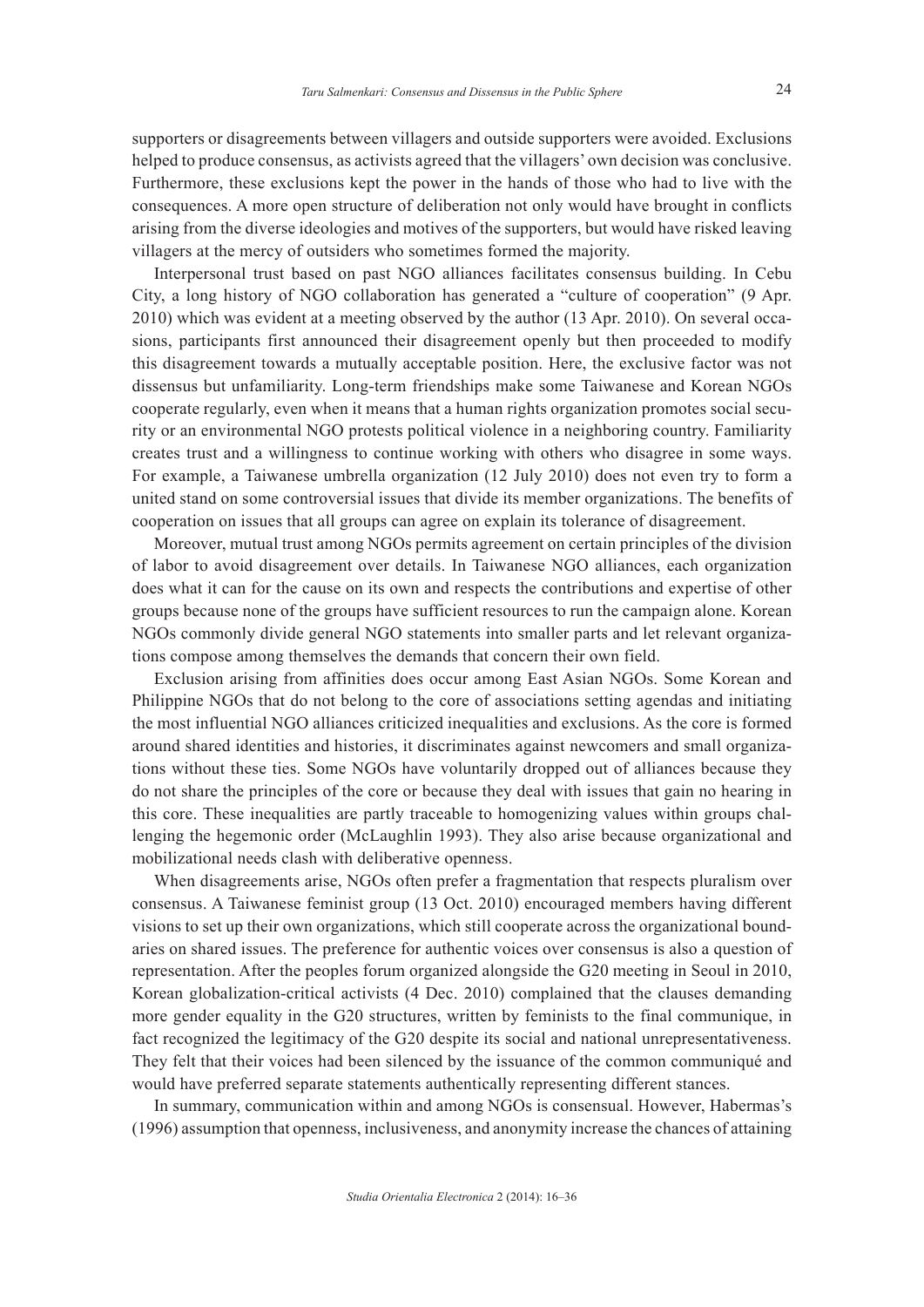agreement on public matters is not true in NGO publics. Instead of deliberation, consensus in NGO publics relies on personal bonds and preexistent values. Disagreement is reduced through exclusion. Not only do NGOs choose their partners, but members likewise choose the voluntary associations they join. Those who disagree can, and sometimes do, walk out (Korean organizations, 30 Jan.; 4 Feb. 2007). Most NGO publics obviously are not open to all ideas. Habermas (2006: 360) sees lifeworld bonds riddled with private interests directing the focus away from the public good, but he forgets that consensus building often requires trust that is not automatically there. NGOs are other-regarding and still rely heavily on personal bonds. All this suggests that Habermas might be placing contradictory demands on deliberation when he wants both openness and agreement.

#### **COMMUNICATION IN THE OVERALL PUBLIC SPHERE**

Entering the overall public sphere means that participants need to rely more on mediated communication and that they face more heterogenous audiences. The media is one important element in the overall public sphere, but does not form it alone. Although the mass media is a natural site of public opinion formation, it needs to be supported by actual meetings where people can hear and develop alternative voices (Leys 1999; Habermas 1989). East Asian NGOs provide platforms to meet both for discussing issues before they appear in the media and for making sense of media-distributed information. Public NGO platforms are significant channels by which societal opinions and alternative information reach the media.

Although the majority of citizens must rely on the mass media for participation in the public sphere (Schulz 1997), East Asian NGOs are differently positioned and can advance their views through assembly publics both within society and with the state. When Habermas (1996) uses the analogy of the arena and the gallery, the impression is that actors in the arena can speak directly to one another while their communication to the audience is usually unidirectional. The audience can, at best, reply in the public sphere, not in person. Civil society, according to him, works in this way. East Asian NGOs, however, use both interactive and unidirectional forums. Often they use both at the same time. News reports often broadcast NGOs voicing their opinions in assembly publics, such as conferences and demonstrations. In terms of power, NGOs are sometimes included in dialogical encounters with the state, but if they are excluded, they have to talk to politicians through the media.

East Asian advocacy NGOs gain a hearing in the media quite often, although not as often as they would like to. In interviews, some NGOs reported satisfaction with the publicity they had received. Many complained about the content of reporting, but only a few felt that the media system was biased against them. Almost all reported that media publicity required planning and effort, and many expressed that it was not easy to attract media coverage. East Asian media systems, however, are receptive to NGO messages.

Hence, although NGOs form alternative publics that challenge dominant social interests and perceptions, NGO publics are not excluded from the overall public sphere. NGO publics lack the subaltern character of counterpublics (Fraser 1990). When they open media contacts for the marginalized, East Asian advocacy NGOs, already skilled in articulating their stance credibly in public, relieve the marginalized groups of the need to learn these skills among themselves in counterpublics before entering to the overall public sphere. However, this is not to say that the term counterpublics would not be appropriate for some other types of civil society groups in East Asia. During the dictatorships in the Philippines, Korea, and Taiwan, the predecessors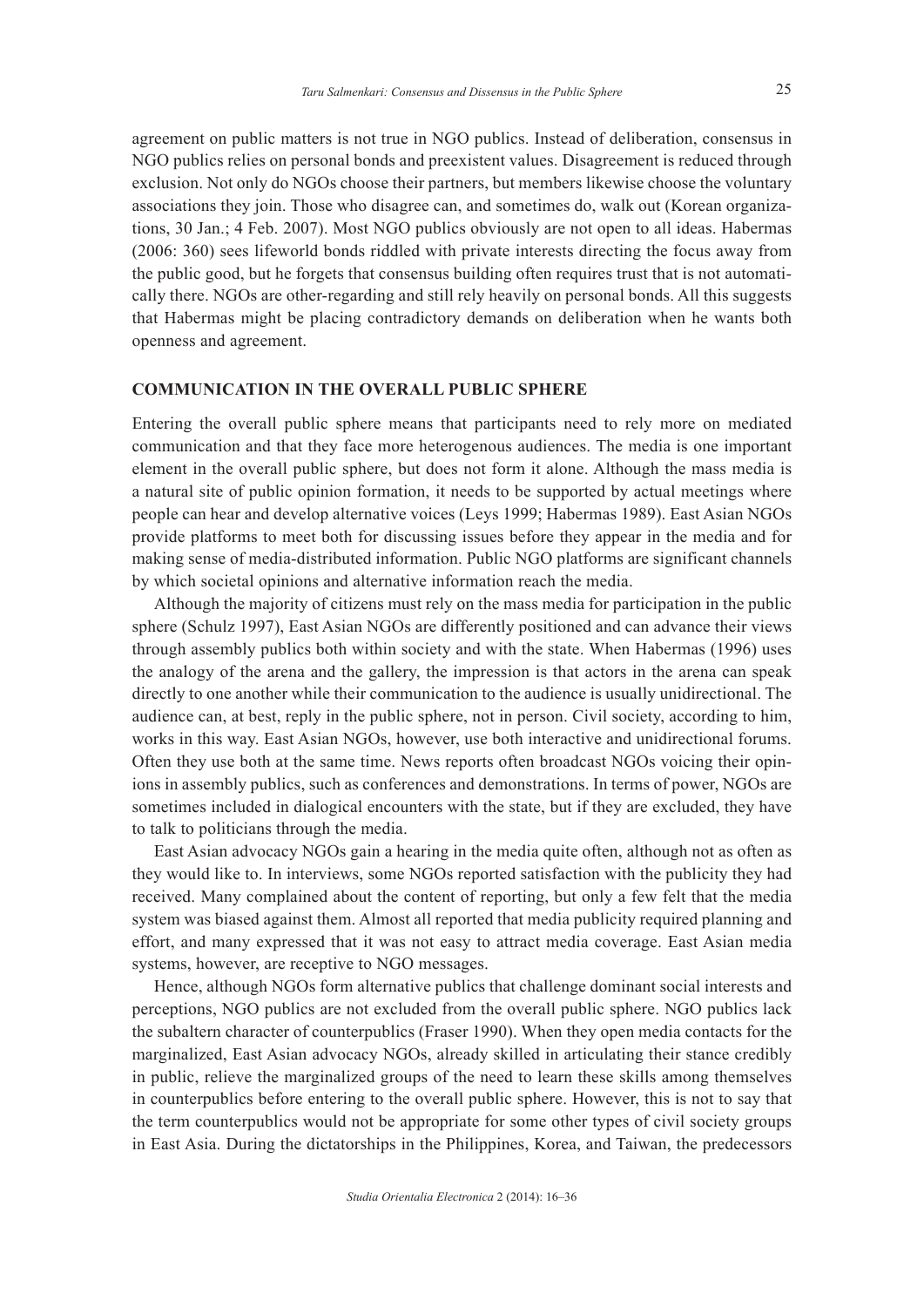of the present-day advocacy NGOs had to form counterpublics which were often forced underground (Lee 2007). Some NGOs still prefer to promote change through alternative lifestyles inside counterpublics rather than to engage in political advocacy.

NGO publics contribute to the overall public sphere where consensus is seldom attainable. Within the overall public sphere, different civil society groups encounter both potential supporters and adversaries. The overall public sphere is the arena in which associations' voices become audible to politicians and the public, but simultaneously associations become exposed to their opponents. To use Schudson's (1997) terminology, having forged their stances in homogenous conversations in which all participants can agree on fundamentals, NGOs now enter heterogenous conversations in which they are exposed to those who might disagree. Again the difficulty of building consensus in arenas open to all opinions actualizes, but in a different way. Habermas sees openness as conducive to rationality because the public can receive unbiased information and draw conclusions not distorted by powerful political and economic interests. However, it is not guaranteed that receiving multifaceted and even conflicting information will help to form consensus.

Habermas (1992) would prefer that participants in discussions within the overall public sphere seek consensus and impartiality, but East Asian NGOs do not. Instead of deliberating and listening, they are advocating. NGOs enter the overall public sphere in order to promote and defend their viewpoints, not to listen impartially to other opinions. NGOs are convinced of the rationality of their own position and are not prepared to be persuaded by their opponents' arguments. Consensus based on selective inclusion within NGO publics helps them take a clear position and speak with an uncompromising voice in the overall public.

NGOs are comfortable with discord in the overall public sphere. Often, it is they who are challenging the existing consensus. As many Korean NGOs stress, NGOs are there to provide alternatives. They are ready to face strong opponents, such as corporations and conservative forces of civil society, in the overall public sphere. Often NGOs can identify their allies among journalists, politicians, and civil society organizations from the start. Instead of persuasion by the power of argument, NGOs use public attention to demonstrate to decision-makers the inducements and constraints involved (Gamson 2004). After all, attempting to persuade prodevelopment politicians and companies to change their priorities is futile, but they may agree to reduce environmental or health-related costs. However, time-consuming persuasion is worthwhile for NGOs when it is directed toward changing the values and behavior of ordinary people.

Often NGOs show contempt for compromise. For example, Korean NGO activists commonly criticize former NGO leaders who have entered politics for diluting their stand and asking for understanding of unsatisfactory policies. Some NGO activists (22 Mar. 2007; 31 Aug. 2010), nevertheless, criticize their colleagues for inflexibility and for failing to understand that the government needs to listen to all sides, not just to theirs.

#### **TRANSFORMING PUBLIC DEBATES INTO POLITICAL INFLUENCE**

With dissensus predominant in the public sphere, the political system is again a place for forging consensus. This consensus is usually an agreement about the legitimacy of decisions made in accordance with acceptable procedures rather than agreement resulting from reasoned deliberation. This stratification differs from Habermas's understanding that public discussion ideally produces outcomes, even consensus, already within the public sphere. The kind of political talk used to reach agreement inside the political system is called bargaining. Bargaining bows not to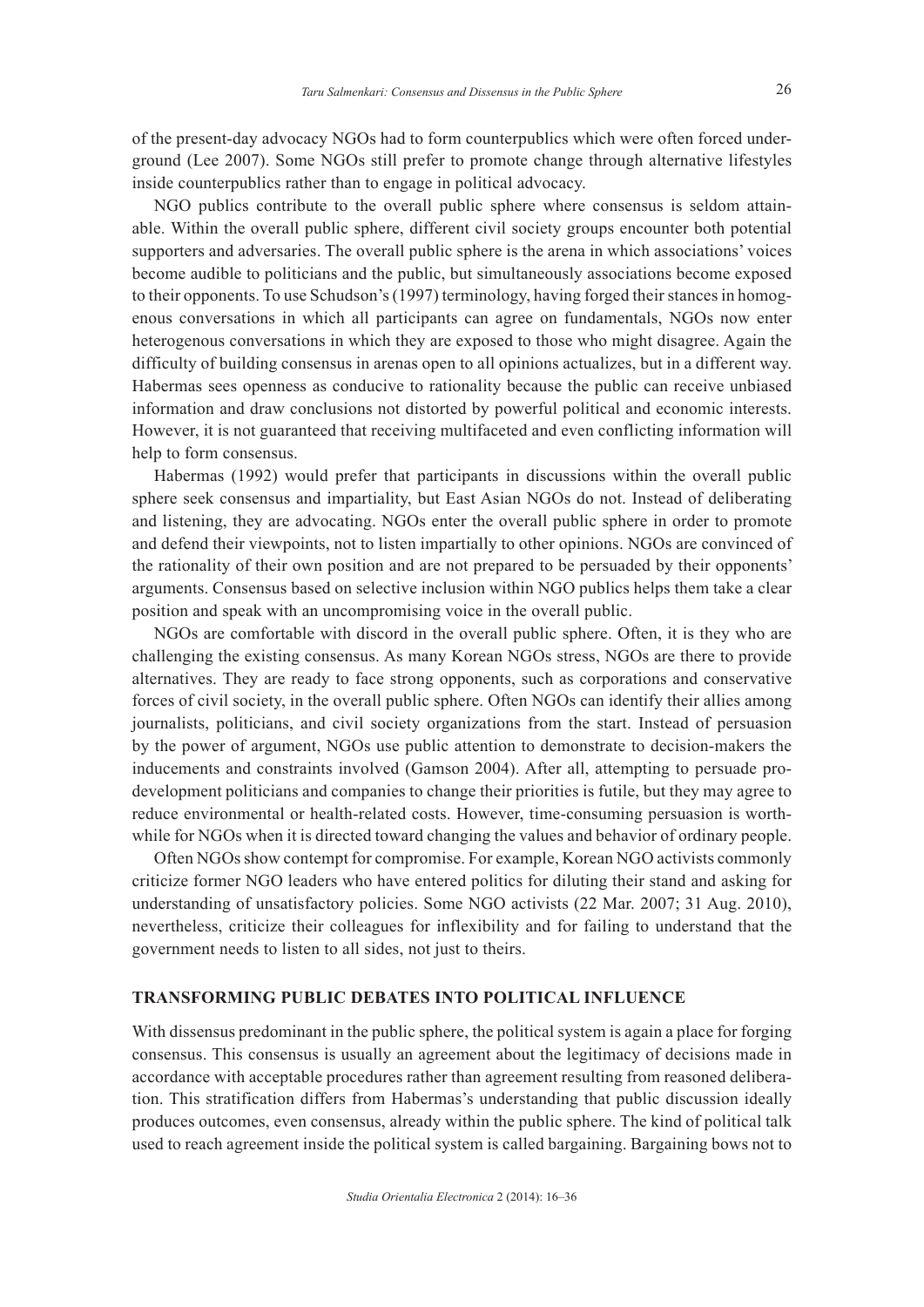better arguments but to instrumental political calculations of what can be gained. In contrast to deliberation, which downplays differences in order to seek shared understanding (Hillier 2003), bargaining recognizes differences and seeks acceptable compromises that will satisfy diverse needs. These compromises do not take place in the overall public sphere but in face-to-face settings, such as negotiation tables or consultative bodies.

Although policy making requires compromise, it is politicians, and not NGOs, who make them. Usually advocacy NGOs do not bargain. Advocacy NGOs enter consultative settings, such as public hearings, to make demands rather than to listen. The occasional publics that these NGOs hold with politicians are either joint advocacy activities by actors across the statesociety boundary or tools for delivering NGO demands to decision makers. As a Taiwanese activist explained (1 July 2010), although compromises are inevitable when NGO demands are incorporated into policy, NGOs work to maximize their influence on the policy. Only a few NGOs are so deeply involved in consultations that they have compromised to inadequate but improved laws. Others (Korean NGOs, 30 Jan.; 18 June 2007) either leave if they have no chance of advancing their demands through consultation or enter the public sphere to challenge governmental plans revealed to them during consultative processes.

One reason that NGOs refrain from bargaining is that participants in consensus building are usually required to abide by the outcome; NGOs, however, usually want to continue criticizing any flaws they perceive in state policy. If consensus building is externalized to parliaments and other state organs, civil society can legitimately voice criticism and speak for those whose interests are violated in decisions that benefit the majority. Regardless of whether NGOs recognize the government's legitimacy or not, they retain the right to criticize government decisions and the negative impacts of these decisions in the public sphere.

Most NGOs, naturally, do not even have power to bargain. However, others can use dissensus NGOs helped to surface as a bargaining tool. Bureaucracies working with NGOs sometimes have their own reasons for wanting NGOs to speak in uncompromising voices in a dissensual overall public sphere. As these bureaucracies often have a weak position in inter-bureaucratic bargaining tables, they wish to use public opinion and even social pressure to enhance their negotiating positions. In China, some bureaucracies even tip NGOs off about problems they want to make public (Lu 2007), since bureaucrats themselves cannot publish their views about issues under preparation. Taiwanese NGOs (27; 30 Dec. 2010) relate how officials privately encourage NGOs to oppose policies when it is inexpedient for the officials to do so themselves for various reasons: they cannot publicly oppose authoritative policies that are harmful to their specific areas of responsibility, they are not permitted to question laws they are assigned to implement, or they want to avoid becoming publicly targeted. When decisions are made by bargaining rather than by deliberation, it makes sense to advocate rather than persuade. Dissensus can thus be a tool for using public opinion to pressure decision makers.

Much of the impact of NGOs on policymaking comes not from public argumentation but from direct, often non-public interactions with politicians. Mediated publicity for attracting national audiences is only one NGO strategy. NGOs commonly describe a two- or threepronged strategy that combines publicity with direct contacts with the government and often with social pressure. East Asian NGOs access the state frequently, through the kind of interpersonal communications that Habermas regards as typical for civil society. In contrast to the impersonal Kafkaesque bureaucracy that an amateur might encounter in a state agency, intakes of NGOs into the state system are often personalized. NGOs gain entry into the state systems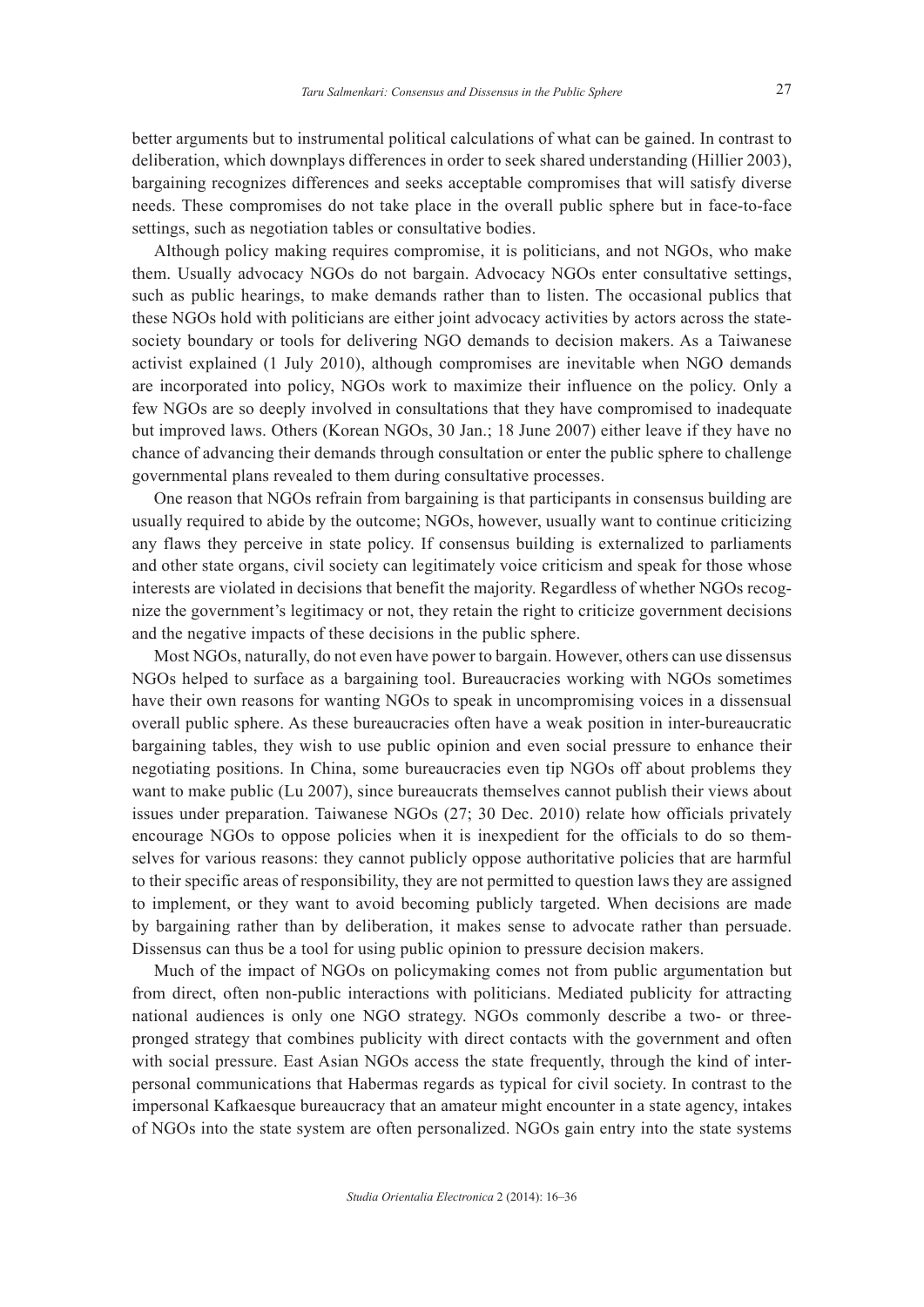through sympathetic policymakers or through meetings in which they have opportunities to engage in personal dialogue with potential allies in state organs. In addition to NGO conferences and institutionalized consultation processes, occasions at which NGO members interact directly with policymakers include *non-public* meetings aimed at persuading policymakers, joint participation in public advocacy activities, or NGO-run trainings attended by individual administrators. On all these occasions, communication extends across the boundary between civil society and the state.

Habermas (1996) places associations at the periphery of the political system and in weak publics, but in East Asia, some NGOs also have influence in strong publics. Habermas wants to keep public deliberations clearly separated from the deliberations taking place inside political institutions, in order to guarantee that the public sphere bows to rationality, not to power. He sees the public sphere as an arena of free discussion, in contrast to the state system, where power and bureaucratic conventions hamper autonomous expression. Habermas (1996) prefers a system in which the public sphere programs political power communicatively, but does not rule.

For East Asian NGOs, incorruptibility means speaking with an uncompromising voice, not keeping strict boundaries with the state. By crossing the boundary, NGOs receive a hearing for their demands and gain actual political influence. NGOs maintain the boundary between themselves and the state, not by refusing contacts, but by dissensus expressed in the public sphere. Many influential Korean NGOs mention protest as a way in which they preserve their nongovernmental identity and independence from the state. These same NGOs sit with the government in conferences and consultations and even write policy proposals, but they use dissensus to declare their civil society status.

Sometimes persuasion does indeed happen in the public sphere, and the resulting value change leads to policy change, just as Habermas hopes. For example, Korea has seen institutionalization and routinization of gender and human rights agendas that were originally advocated only by civil society (26 Mar.; 9 Jan 2007). However, this has not stopped the need for NGO advocacy. Value change does not mean that the state always upholds these values in practice and that there are no powerful opponents within the political system and in society continuing to challenge these values (Moon 2003). Obviously, the role envisioned by Habermas for the public sphere would leave civil society very weak in actual politics. East Asian NGOs, understandably, prefer much a stronger role.

#### **STRATIFICATION OF CONSENSUS**

East Asian NGOs work within two distinct publics – NGO publics and the overall public sphere – and they behave differently in the two. They systematically seek either consensus or dissensus. In the NGO publics, pressure and conflict are downplayed to facilitate cooperation; however, in NGO deliberations in the overall public sphere and in their relations to the government, they are commonly present. Although NGOs continue advocating throughout the policy-making process, the state is ultimately the place where agreement is formed, although it seldom is consensual agreement. There are reasons why agreement on political issues is very unlikely in the overall public sphere.

In his newer works, Habermas does not deny the "unavoidability of endemic disagreement" (2003a: 194). He (2003b: 227) accepts "reasonable disagreements" on moral questions, but he (1992) believes that consensus is usually attainable. In his view, it fails to be reached only because of time limitations and an insufficient predisposition to rationality among participants.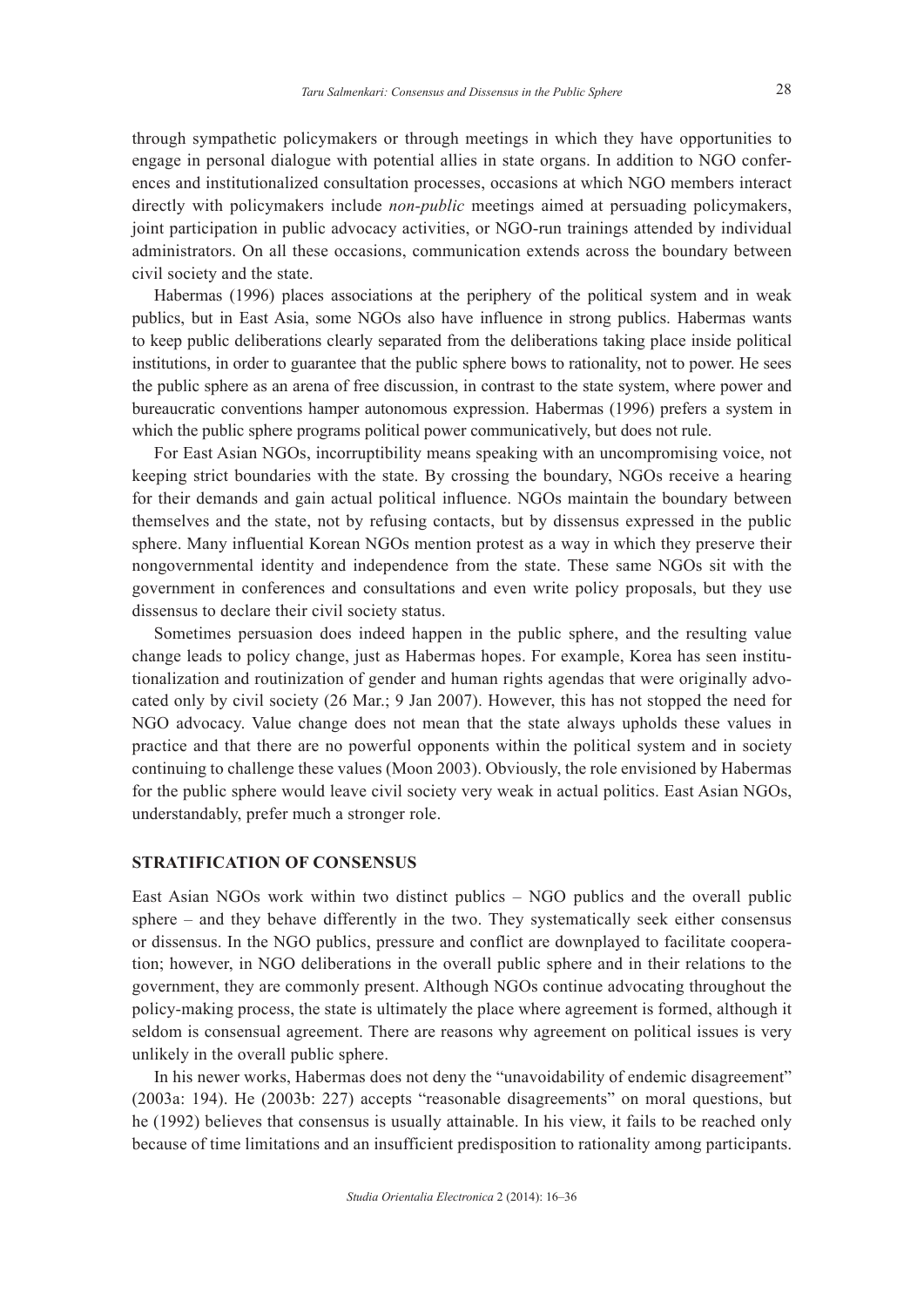He (2006) recognizes that ideal communication that produces rational agreement is rare; in real life, satisfactory deliberations only produce several informed stands that can serve as the choices offered to voters. However, people deliberate differently when they are seeking mutual agreement and when they are informing others about alternatives. Discussers who are seeking consensus need to downplay differences in order to find mutual ground, while those who are attempting to make credible policy stands emphasize differences. East Asian NGOs tend to emphasize differences in the overall public sphere. Because the style of deliberation varies depending on whether the aim is to provide information for rational choice among alternatives or to reach consensus, these two types of deliberations can be separated into different spheres.

Practical evidence for deliberation comes mostly from citizen assemblies or other smallgroup situations (Fung 2003; Mendelberg 2002; Barnes et al. 2004). However, the style of discussion in face-to-face meetings is a poor predictor of the style of discussion in the overall public sphere. Some previous writers have suggested reasons for the difference in communication styles between face-to-face meetings of citizens and the overall public sphere. According to Mansbridge (1983), shared interests permit consensual decision-making, but democratic solutions to conflicts of interest require measures that recognize differences and establish a fair procedure for resolving them. Shared interests are common in face-to-face situations, but rare in society at large. Schudson (1997) distinguishes between face-to-face conversations regulated by sociability among people with more or less shared values and democratic conversations involving potential disagreement regulated by norms of civility. Accordingly, shared interests and values make it possible to opt for consensus inside NGO publics, while in the overall public sphere. NGOs speak to heterogenous publics including people who oppose their views. Sartori (1987) argues that face-to-face interaction within a durable group with many issues to decide may develop consensus on the basis of long-term mutual benefit. When large numbers of people are involved, however, there is no guarantee that giving in now will pay off later. Therefore, participants seek to prevail rather than to compromise.

Consensus within groups can incite dissensus in the overall public sphere. After a group has deliberated its position, its representatives in larger deliberative arenas are accountable to other group members to represent the common position accurately (Levine & Nierras 2007; Ryfe 2002). In addition, limitations of time discourage deliberating the position always anew, especially if the first position is already rational. Moreover, within groups, both deliberative and emotional impulses encourage agreement, but the same in-group mentality tends to reduce receptivity to outsiders' opinions (Mendelberg 2002; Shiffman 2002). This tendency may be exacerbated in NGOs, which are associations of people who already share a certain outlook. As politics involves contestation and uncertainty, the social groundlessness that it creates can be distressing (Warren 1996). In this context, the affinities and solidarity within NGO publics bring emotional rewards which foster identification with the internal position and prepare members to face external antagonism and uncertainty.

Furthermore, publicity undermines the chances for reaching agreement because participants are appealing to the audience simultaneously. It is easier to compromise in private than in public before an audience who admire determination. (Chambers 2005) Cicero long ago distinguished private discussions allowing nonpassionate pursuit of truth from communication in public arenas for popular audiences. Since politics is about reaching decisions that leads to action, public speech aims at beating opponents and appeals to both reason and emotions. (Remer 1999) Debates to win over the audience and agitprop inspiring people to form political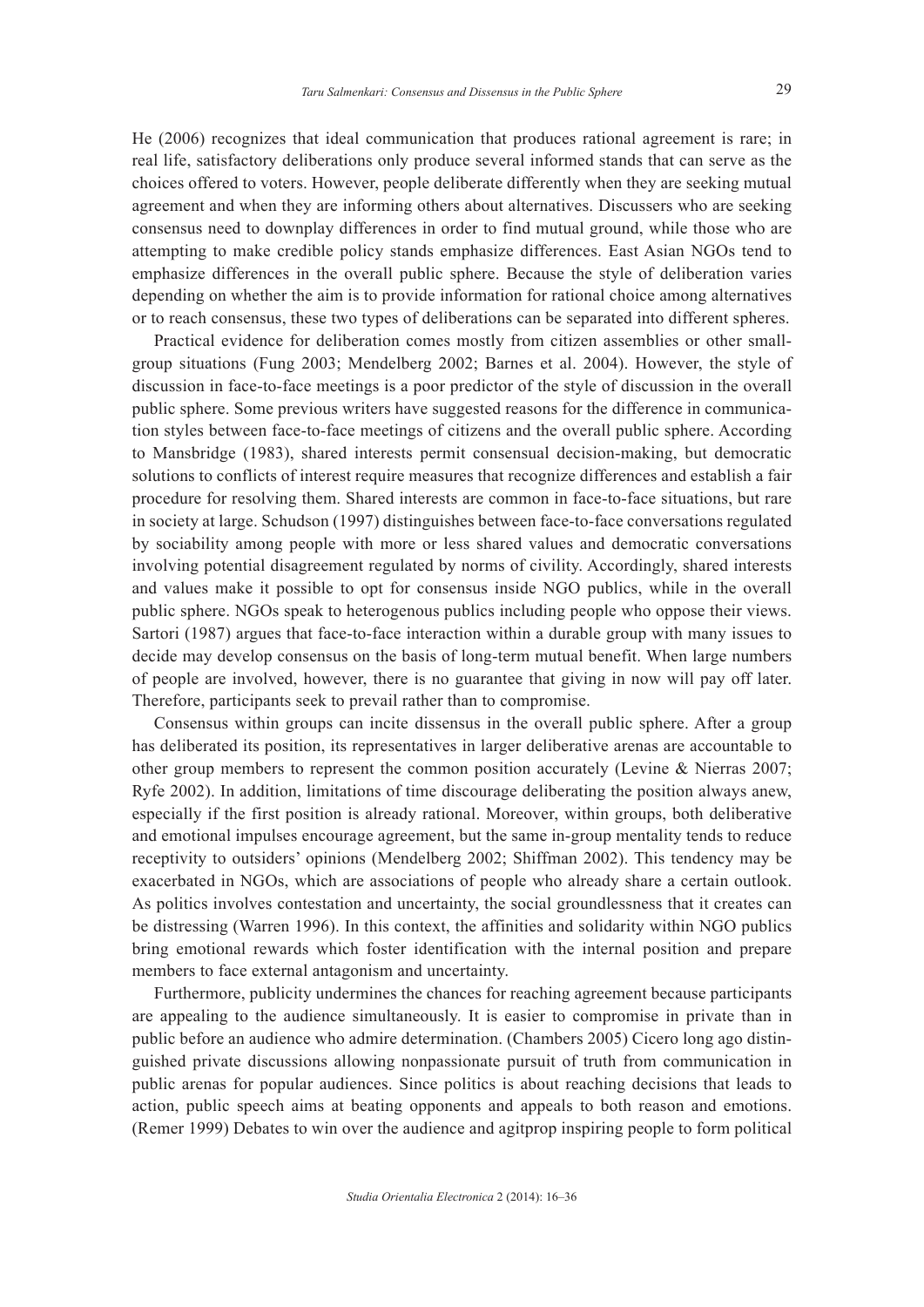identities and act together are more typical modes of political communication than deliberations (Walzer 1999). It is perhaps no accident that decisions are reached in spheres which permit face-to-face meetings, while the overall public sphere, which relies on publicity and mediates discussions to audiences, turns out to discourage agreement.

Obviously, the way in which East Asian NGOs stratify arenas of consensus cannot be a mere imperfection of their conduct or of existing public spheres. The scale of publics affects communication styles, making it unlikely that Habermasian will-formation aiming at mutual understanding will dominate in the overall public sphere.

Although Habermas (2003a) recognizes the existence of different opinions in the public sphere, he presumes that there can be consensus on constitutional matters. However, in East Asian civil societies, even this basic consensus is lacking. Some NGOs demand electoral and judicial reforms that question constitutional provisions. Other groups are working through the public sphere for the time being, but regard the system as illegitimate and have revolution as their ultimate goal (Pak 1998). Just as revolutionaries frequented early bourgeois public spheres in Europe and North America and contributed to the political discussions of that time, they are also present in contemporary East Asian public spheres.

## **BOUNDARIES AND IMPACT**

The second boundary between dissensus and consensus is located between the overall public sphere and the state. Clear, even uncompromising, voices can be expressed in the public sphere if compromises are left to the political system. Procedures for determining outcomes affect the process of deliberation itself (Ferejohn 2000): there is little incentive to work for agreement within the overall public sphere since it has no decision-making mechanisms. In contrast, the state has decision-making procedures. NGO publics are accustomed to making many decisions together when they formulate statements, plan campaigns, and organize events.

For Habermas (1996) the political system is also a place for agreement and decision-making. There is ideally (and he recognizes that this ideal situation is not very common) a continuity of consensus from the public sphere to the political system. In his model, the public sphere has political influence because publicly developed positions either have wide resonance among the citizenry or a supreme quality of reasoning and thus persuasiveness. Therefore, Habermas needs consensus. However, these are not the only ways in which public discussions can have political impact. East Asian NGOs often influence through dissensus. Dissensus demonstrates that the dominant position can be doubtful, conflictual, and costly. Instead of persuasion, NGOs thus use minority influence. Consistent minorities can make the majority rethink alternatives, including ones not on the minority agenda (Moscovici et al. 1985). By making issues controversial, East Asian NGOs make the government feel that it has a problem it needs to solve. Consequently, governments sometimes reformulate policies.

Distancing public opinion from decision making within democratic states can be both legitimate and democratic, as Plamenatz (1977) shows. He maintains that responsibility, not responsiveness, to the people characterizes democracy. In order to act responsibly, democratic governments need to hear well-informed criticism and be exposed to diverse social demands, but they have authority to weigh, balance, and select from the publicly expressed demands. By leaving the evaluation of societal demands to governments instead of the public sphere, Plamenatz appreciates the diversity of social pressures and the plurality of collective wills. Here the state acts as an umpire. According to Gaus (1997), appointing an umpire is the method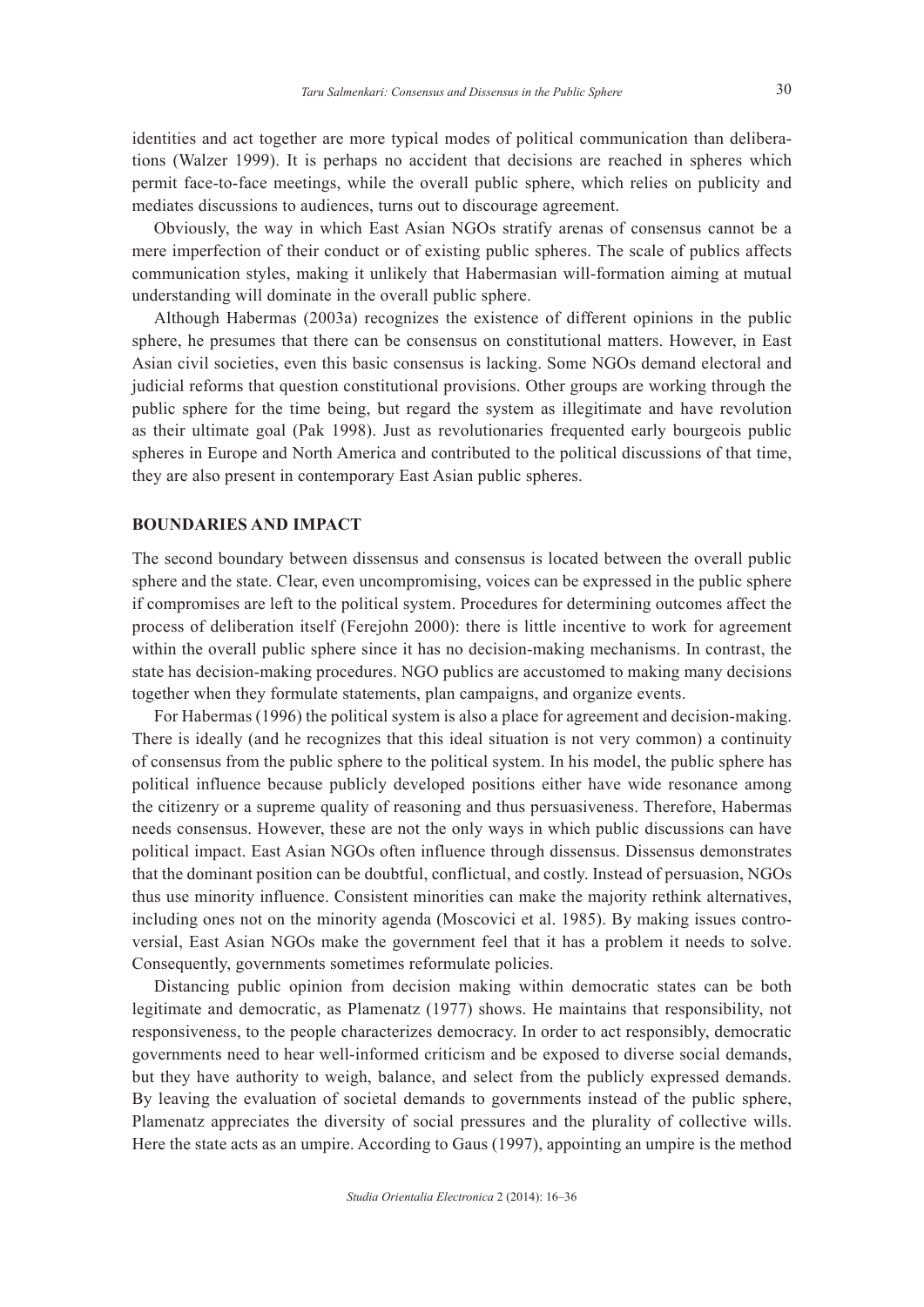for solving rational disagreement without sacrificing sincerity in public deliberation. While Habermas seeks sovereignty in communicatively generated power, Plamenatz leaves authority in democratic institutions. East Asian NGOs, knowing that it is often easier to convince politicians than their adversaries in the public sphere, mainly side with Plamenatz. Habermas (1997: 56) himself seems to agree when he states that the public sphere provides "the pool of reasons from which administrative decisions must draw their rationalizations".

Furthermore, politics typically involves situations in which there is more than one rational, public-interested solution. Rational persuasion is unlikely when benefits are incommensurable, as they are in clashes between economic development and environmental protection, or between flood prevention and the residential rights of slum-dwellers. While it is possible to make a policy that weighs these different rationales in a somewhat balanced way, it is not possible to conclude that any one of these rationales is less reasoned. Often there is no disagreement over abstract values, but this does not help one choose between them in practical situations in which they are in conflict (Taiwanese official, 30 Mar. 2012). Multi-peaked preferences are not brought closer through persuasion but through bargaining or through regulating them through two different sets of policy standards. A typical example of the latter is the use of both environmental and economic regulations to oversee industrial projects. One solution to multi-peaked preferences is to separate deliberations into different arenas. This is exactly what both NGOs and states actually do. Civil society divides problems and interests among different organizations; states deal with them in different subsystems. Bargaining between state agencies then produces a single policy. Some Korean NGOs described to me how, in policy negotiations, NGOs and the environmental ministry together promote one stance against growth-driven rationales given by economic ministries and corporate power. This may fragment deliberation (Habermas 1996), but bureaucratic division within the state is a way of finding a single solution concerning multipeaked public goods.

### **CONCLUSION**

This study has observed East Asian NGOs to determine how public spheres actually operate. The ways in which East Asian NGOs communicate within assembly publics, in the overall public, and in encounters with the political system do not completely fit the Habermasian model. First, locations of consensus and dissensus differ. Habermas expects that the overall public sphere, where people must speak to those whose interests and views differ from their own, will be the most suitable arena for reaching consensus. In fact, it seems to be the last place where agreement and persuasion are likely to take place among discussers. The overall public sphere is more like a public marketplace of ideas. NGOs go there to sell, not to buy. Some reasons for the prevalence of dissension in the overall public sphere have also become evident: Openness is not necessarily helpful for consensus building because mutual trust and long term pay-offs, exchanged for accommodating the wishes of others, are more typical of more closed groups. Dissensus can be an effective tool for change through the psychological process of minority influence and the decision-making process of bargaining. Often, pressure is the only resource NGOs can put on the bargaining tables. Moreover, the overall public sphere gives no incentive to work for agreement since it lacks decision-making procedures.

Second, in none of the spheres rational-critical deliberation is the main communicative strategy used to solve disagreements. In NGO publics, mutual understanding is built on shared views and affinities involving trust and mutual respect. The method the state uses to balance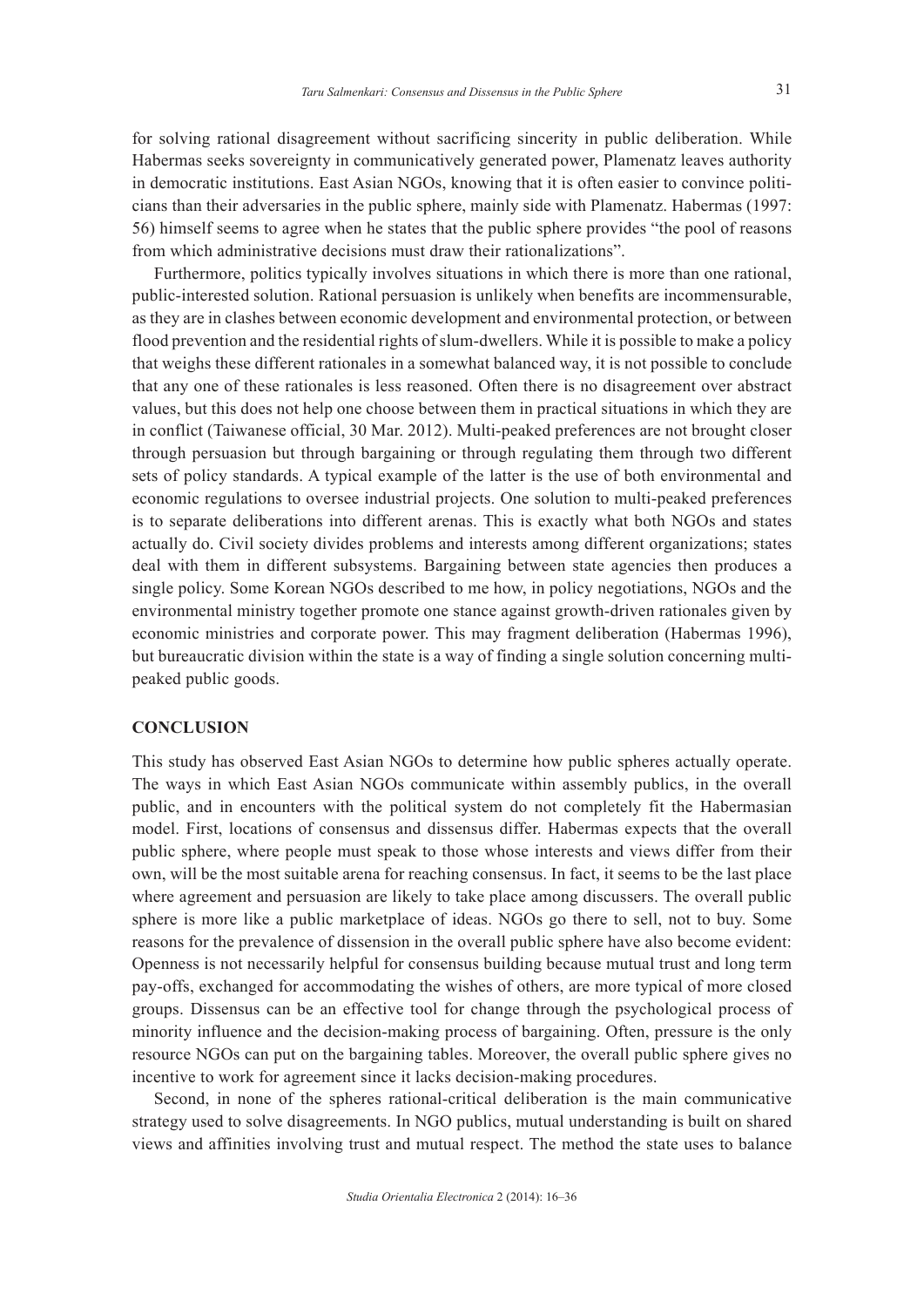various ideas is bargaining. Politics is about interests and about value conflicts, which are solved not through rational persuasion but through compromises that take all parties into account. The overall public sphere has no overarching affinities and no power to distribute resources and commitments through bargaining. Assuming that communication generally seeks mutual understanding, Habermas expects that lifeworld communications (Habermas 1983) and bargaining (Habermas 2005) can produce agreement. However, he (1996) expects lifeworld ties and bureaucratic fragmentation to obscure the search for the public good. Nevertheless, when politics requires action and timely solutions, these factors instead aid East Asian NGOs and state institutions reaching an agreement.

As long as the public sphere is based on pluralistic civil society, as it is in Habermas's model, the public sphere is likely to reflect this pluralism. Habermas values civil society for the alternative views it introduces, but it is difficult to see how civil society can play this role if its plurality is not recognized (Phillips 1996; Rehg & Bohman 1996; Habermas 1989: 250). There is a contradiction between homogeneity in the public sphere and diversity within civil society (Dean 1996; Flyvbjerg 1998). Consensus works against the inclusion of diverse social experiences (Young 2000; Rancière 2004; Eley 1992). Instead of rejecting the public sphere as some, including Dean (1996), have done, it should be recognized that public spheres are authentically multivocal and cacophonous places. They not only contain many voices and many styles of communication but also provide many outlets for making these voices public. East Asian NGOs often receive more space and more sympathetic reporting in smaller media outlets than in the mainstream media. This multivocality provides opportunities for fragmentary inclusion, even of marginalized groups that are seldom heard in the mass media. In the dynamic and congested contemporary political and media environment, cacophony can be so prevalent that not only deliberative closures but even the formation of a few policy options fail. In this cacophony, registering opposition is easier and often a more effective communicative strategy than persuasion.

Dissensual public spheres are not disadvantageous for democracy (Mouffe 1993; Shiffman 2002; Shalin 1992; Rescher 1993). They assign an active role to ordinary citizens left to watch from the gallery. It is they whose opinions are formed and changed when elite actors speak to the audience. This arrangement leaves much room for public processes of opinion and will formation, precisely because it does not expect agreement among the vocal actors in the public sphere. In addition, multivocal public spheres can increase the inclusiveness and responsiveness of policy making. The ideal Habermasian deliberation would most likely increase the quality of decisions, but probably it would not make decision making more accessible or alternative voices more effective. This study has demonstrated that the public sphere exerts social influence even though it rarely produces deliberative closure.

Discrepancies with empirical evidence cannot falsify a normative theory. However, a theory cannot be held immune to all empirical findings because it is not descriptive. Normative theory can be idealistic, but it should not be unrealistic. Furthermore, auxiliary features of a normative theory should be modified if empirical evidence shows that these modifications can enhance its primary normative aims. What is essential in Habermas's theory in a normative sense is democracy. He seeks to improve democratic inclusion by promoting citizen participation in the processes of agenda setting and the legitimation of policy choices. Recognizing the multivocality of the overall public sphere does not harm any of these aims. However, there is another normative aim in Habermas's theory. He prefers conducting public discussions in the communicative style of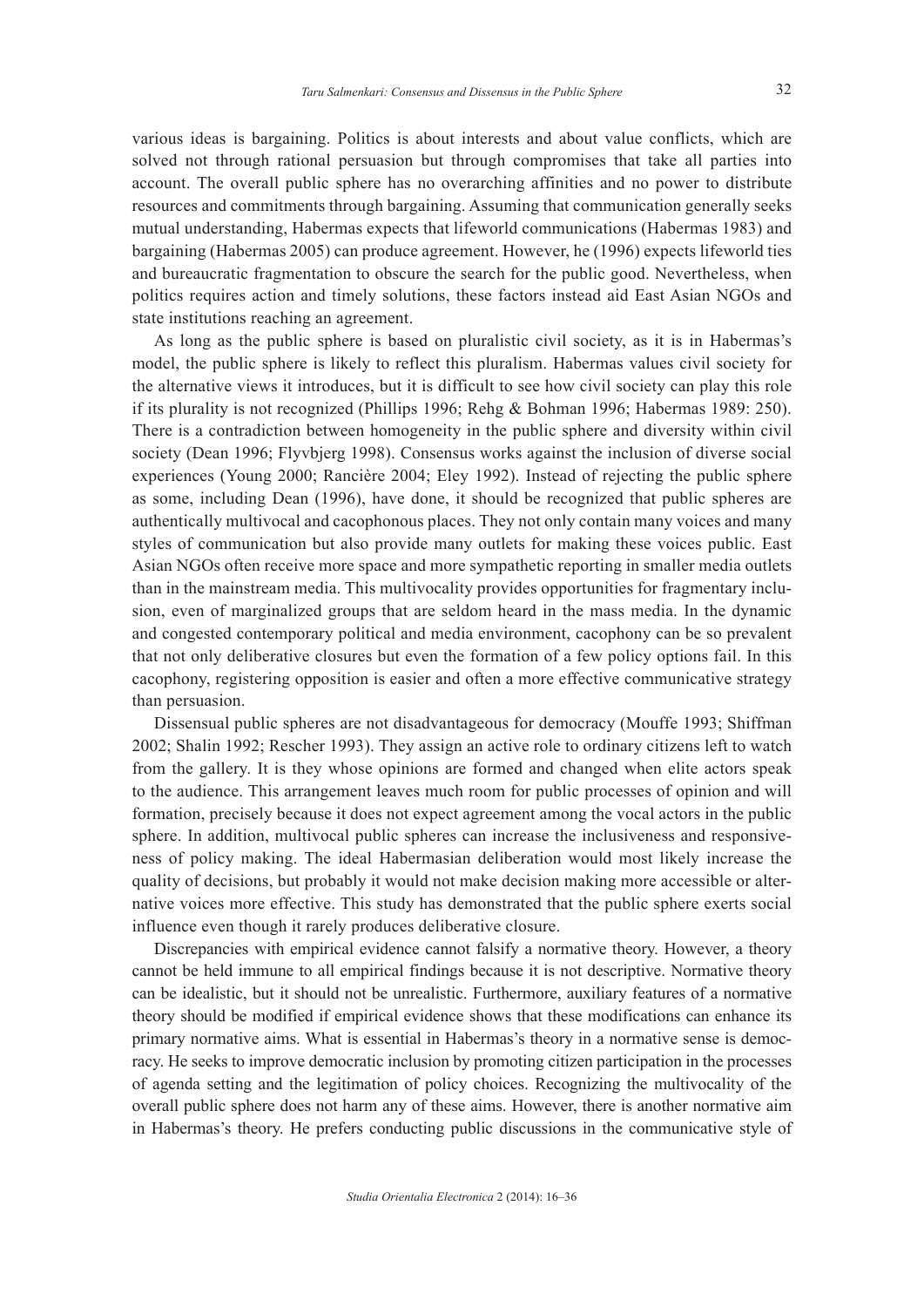deliberation. In contrast, East Asian advocacy NGOs would rather trade off rational persuasion for influence and moral integrity. From their perspective, deliberation is sometimes in tension with Habermas's democratic aspirations. These assertive organizations, many of which have roots in democracy movements, do not shun controversy and seek to maximize the influence of civil society in political processes. Hence, they are not willing to limit their political articulation to deliberation or their channels to decision-making to the public sphere only.

However, the Habermas model does supply something that is lacking in the model presented in this paper: a *critical* theory. Habermas sought to provide insight into how our democracies could be made authentically participatory and responsive. Additionally, a legitimization of existing democracies and media systems would misrepresent the viewpoints of East Asian NGOs, many of which are highly critical of the lack of inclusiveness and representativeness in state and media systems. This study suggests that critical theory should strive to strengthen the public sphere but that this pursuit should be separate from attempts to enhance deliberation. The public sphere is not necessarily the best location for attempts to perfect deliberation. As the public sphere and deliberation are distinct, there may even be trade-offs between multivocality and deliberative closures. Multivocality would probably not suffer from attempts to improve deliberative quality. Many East Asian NGOs actually wish that the mass media were more informative. However, if deliberation leads to a decision, a single position, it unavoidably loses some of the benefits of multivocality. Multivocality brings inclusiveness, alternatives, reactivity, and agility, features that are often regarded as the strengths of civil society. These qualities are especially needed in an age when contemporary states simultaneously process more issues than any individual group can handle and produce new policies at a rapid pace. Inclusiveness, the offering of alternatives, and the ability to confront the government whenever needed are values cherished by advocacy NGOs, many of which place a higher priority on maintaining a voice for those who are opposing injustice than on reaching agreement. If forced to choose between multivocality and deliberative closure, many NGOs would choose multivocality. This study suggests that the public sphere should stay on the side of civil society and not venture onto the side of the state and the power of decision making.

## **REFERENCES**

- Ashley, Jillian & Pengyu He 2008. Opening One Eye and Closing the Other. *Boston University International Law Journal* 26: 29–96.
- BARNES, Marian, Andrew KNOPS, Janet NEWMAN & Helen SULLIVAN 2004. The Micropolitics of Deliberation. *Contemporary Politics* 10(2): 93–110.
- Cai, Yiping, Yuan Feng & Yanqiu Guo 2001. The Women's Media Watch Network. In: P.-C. Hsiung, M. Jaschok & C. Milwertz (eds), *Chinese Women Organizing*: 209–226. Oxford: Berg.
- Castells, Manuel 2008. The New Public Sphere. *The Annals of the American Academy of Political and Social Science* 616: 78–93.
- Chambers, Simone 2005. Measuring Publicity's Effect. *Acta Politica* 40(2): 255–266.
- Chan, Alex 2007. Guiding Public Opinion through Social Agenda-Setting. *Journal of Contemporary China* 53: 547–559.
- Chan, Kin-man & Yan Zhou 2014. Political Opportunity and the Anti-Dam Movement in China. In: Z. Hao & S. Chen (eds), *Social Issues in China*: 311–330. NY: Springer.
- Chang, Mau-Kuei & Yufen Chang 2011. "Rosy Periwinkle": The Politics of the licensed prostitutes movement in Taiwan. In: J. Broadbent & V. Brockman (eds), *East Asian Social Movements*: 255–281. NY: Springer.
- Dean, Jodi 1996. Civil Society: Beyond the public sphere. In: D. Rasmussen (ed.), *The Handbook of Critical Theory*: 220–242. Oxford: Blackwell.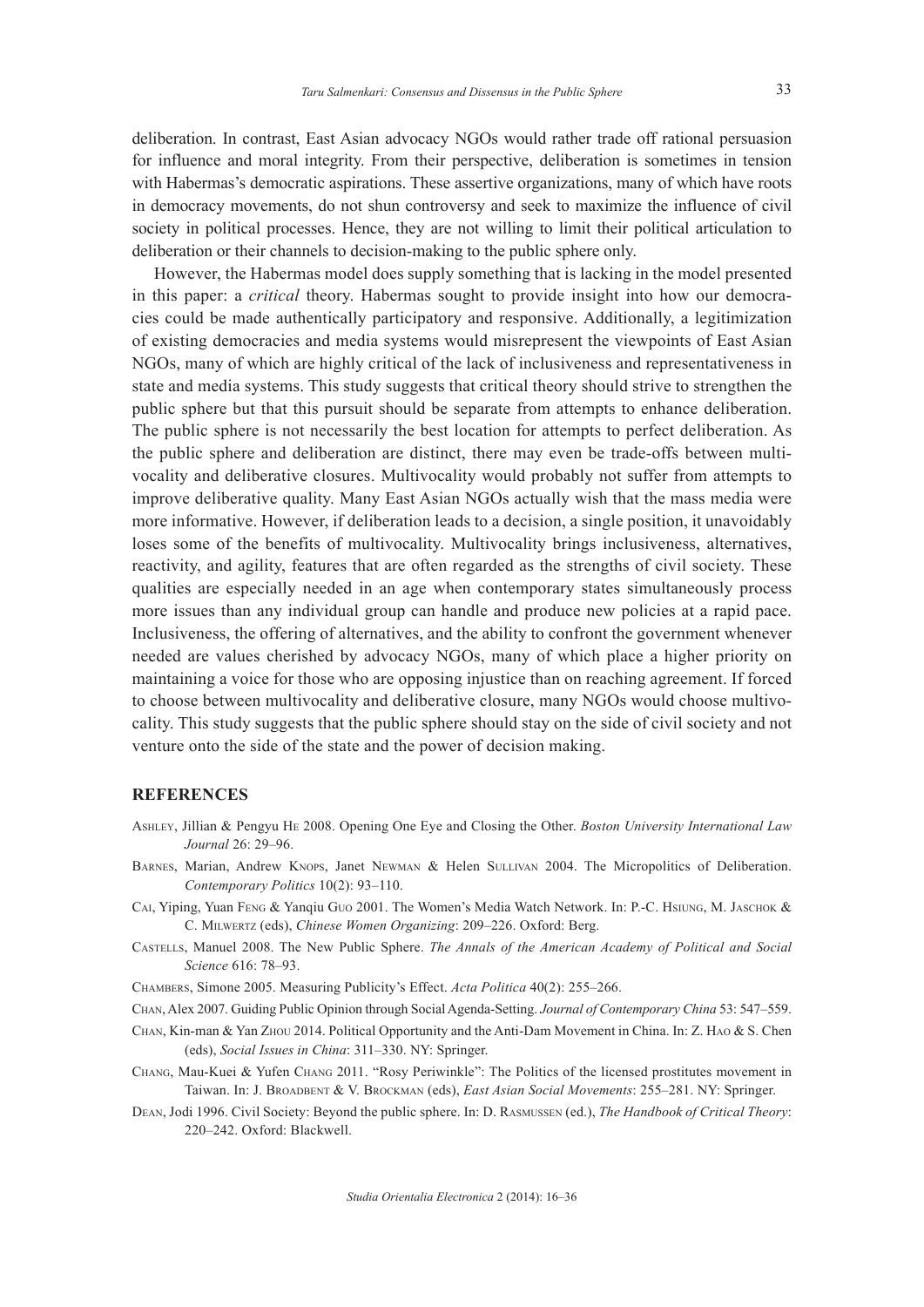- Eley, Geoff 1992. Nations, Publics, and Political Cultures. In: C. Calhoun (ed.), *Habermas and the Public Sphere*: 289–339. Cambridge: MIT Press.
- Etemadi, Felisa 2000. Civil Society Participation in City Governance in Cebu City. *Environment and Urbanization* 12(1): 57–72.
- Ferejohn, John 2000. Instituting Deliberative Democracy. In: I. Shapiro & S. Macedo (eds), *Designing Democratic Institutions*: 75–104. NY: NYU Press.
- FERREE, Myra Marx, William GAMSON, Jürgen GERHARDS & Dieter RUCHT 2002. Four Models of the Public Sphere in Modern Democracies. *Theory and Society* 31(3): 289–324.
- Flyvbjerg, Bent 1998. Habermas and Foucault: Thinkers for civil society? *British Journal of Sociology* 49(2): 210–233.

Fraser, Nancy 1990. Rethinking the Public Sphere. *Social Text* 25/26: 56–80.

Fraser, Nancy 2007. Transnationalizing the Public Sphere. *Theory, Culture & Society* 24(4): 7–30.

- Fung, Archon 2003. Recipes for Public Spheres. *Journal of Political Philosophy* 11(3): 338–367.
- Gamson, William 2004. Bystanders, Public Opinion and the Media. In: D. Snow, S.A. Soule & H. Kriesi (eds), *The Blackwell Companion to Social Movements*: 242–261. Malden: Blackwell.
- Gaus, Gerald 1997. Reason, Justification and Consensus. In: J. Bohman & W. Rehg (eds), *Deliberative Democracy*: 205–242. Cambridge: MIT Press.

Gitlin, Todd 1998. Public Sphere or Public Sphericules? In: T. Liebes, J. Curran & E. Katz (eds), *Media, Ritual and Identity*: 168–174. London: Routledge.

Habermas, Jürgen 1983. *The Theory of Communicative Action*. Boston: Beacon Press.

- Habermas, Jürgen 1989. *The Structural Transformation of the Public Sphere*. Cambridge: Polity Press.
- Habermas, Jürgen 1992. Further Reflections on the Public Sphere. In: C. Calhoun (ed.), *Habermas and the Public Sphere*: 421–461. Cambridge: MIT Press.

Habermas, Jürgen 1996. *Between Facts and Norms*. Cambridge: Polity Press.

- Habermas, Jürgen 1997. Popular Sovereignty as Procedure. In: J. Bohman & W. Rehg (eds), *Deliberative Democracy*: 35–65. Cambridge: MIT Press.
- Habermas, Jürgen 2003a. On Law and Disagreement. *Ratio Juris* 16(2): 187–194.

Habermas, Jürgen 2003b. *Truth and Justification*. Cambridge: MIT Press.

Habermas, Jürgen 2005. Concluding Comments on Empirical Approaches to Deliberative Politics. *Acta Politica* 40(3): 384–392.

Habermas, Jürgen 2006. Political Communication in Media Society. *Communication Theory* 16(4): 411–426.

Haug, Christoph 2010. Public Spheres within Movements. In: S. Teune (ed.), *The Transnational Condition*: 67–88. Oxford: Berghahn.

Hauser, Gerard 1998. Civil Society and the Principle of the Public Sphere. *Philosophy and Rhetoric* 31(1): 19–40. Hendriks, Carolyn 2006. Integrated Deliberation. *Political Studies* 54(3): 486–508.

Hildebrandt, Timothy 2011. The Political Economy of Social Organization Registration in China. *China Quarterly* 208: 970–989.

Hillier, Jean 2003. Agonizing Over Consensus. *Planning Theory* 2(1): 37–59.

- Ho, Josephine Chuen-juei 2010. Queer Existence under Global Governance: A Taiwan exemplar. *Positions* 18(2): 537–554. Ho, Ming-sho 2003. The Politics of Anti-Nuclear Protest in Taiwan. *Modern Asian Studies* 37(3): 683–708.
- HUANG, Gillan Chi-Lun, Tim GRAY & Derek BELL 2013. Environmental Justice of Nuclear Waste Policy in Taiwan. *Environment, Development and Sustainability* 15(6): 1555–1571.

Kim, Andrew Eungi 2006. Civic Activism and Korean Democracy. *Pacific Review* 19(4): 519–542.

Kim, Euiyoung 2009. The Limits of NGO-Government Relations in South Korea. *Asian Survey* 49(5): 873–894.

Le Blanc, Robin 1999. *Bicycle Citizens*. Berkeley: UC Press.

Lee, Benjamin 1993. Going Public. *Public Culture* 5(2): 165–178.

Lee, Namhee 2007. *The Making of Minjung*. Ithaca: Cornell University Press.

Lee, Shu-Ching 2011. Negotiating for Change. *Gender and Education* 23(1): 47–58.

Levine, Peter & Rose Marie Nierras 2007. Activists' Views of Deliberation. *Journal of Public Deliberation* 3(1): article 4. Leys, Colin 1999. The Public Sphere and the Media. *Socialist Register* 35: 314–335.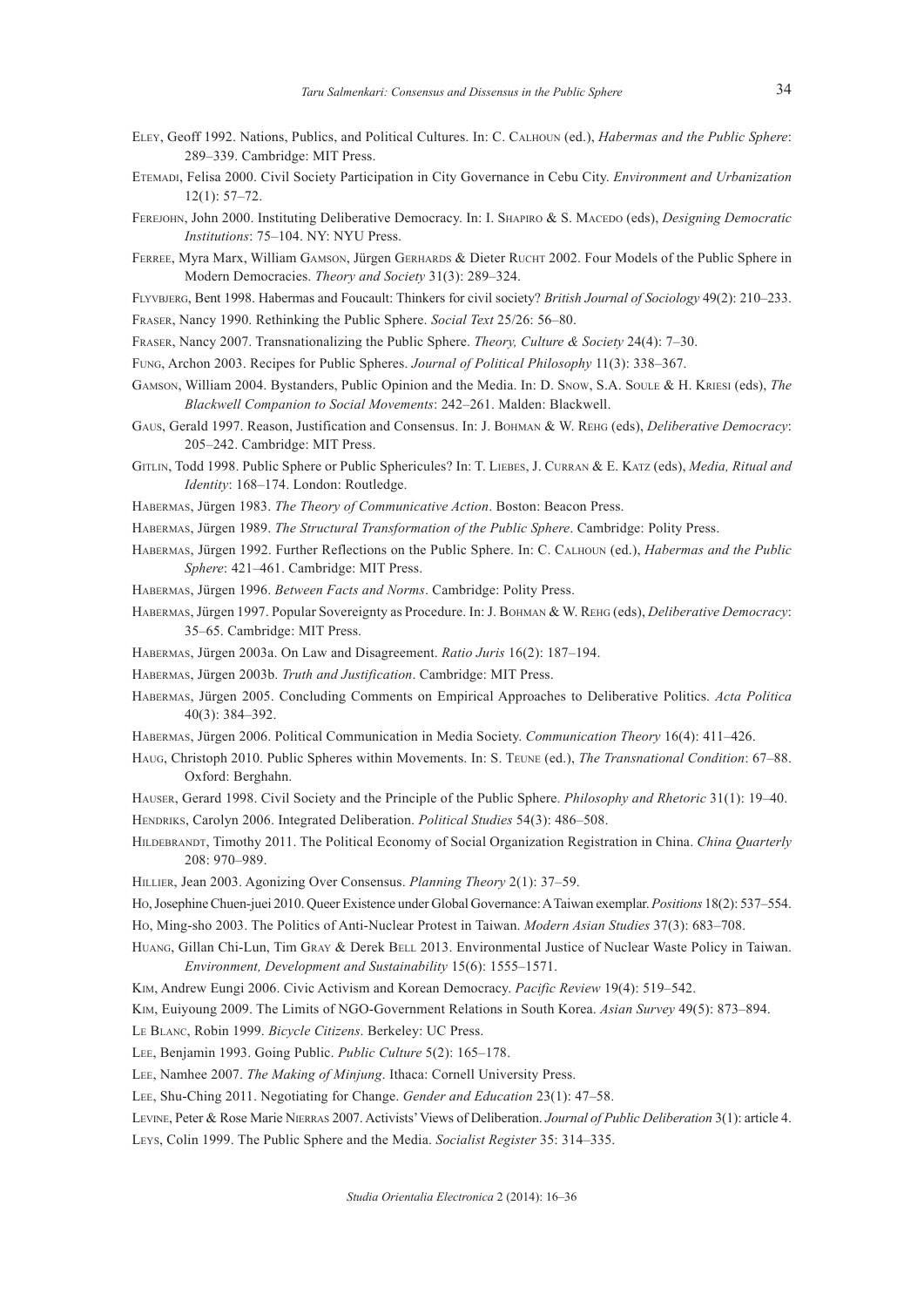- Liu, Jingfang 2011. Picturing a Green Virtual Public Space for Social Change. *Chinese Journal of Communication* 4(2): 137–166.
- Lu, Yiyi 2007. Environmental Civil Society and Governance in China. *International Journal of Environmental Studies* 64(1): 59–69.
- MA, Ji, Michael WEBBER & Brian L. FINLAYSON 2008. On Sealing a Lakebed: Mass media and environmental democratisation in China. *Environmental Science & Policy* 12(1): 71–83.
- McCormick, Barrett & Liu Qing 2003. Globalization and the Chinese Media. In: C.-C. Lee (ed.), *Chinese Media, Global Contexts*: 139–158. London: Routledge.
- McLaughlin, Lisa 1993. Feminism, the Public Sphere, Media and Democracy. *Media, Culture & Society* 15(4): 599–620.

Mansbridge, Jane 1983. *Beyond Adversary Democracy*. Chicago: UCP.

- Marshall, Robert 1984. *Collective Decision Making in Rural Japan.* Ann Arbor: University of Michigan Center for Japanese Studies.
- Mendelberg, Tani 2002. The Deliberative Citizen. In: M. Delli Carpini, L. Huddy & R. Shapiro (eds), *Research in Micropolitics* (6): 151–193. NY: Elsevier Press.
- Moon, Seungsook 2003. Redrafting Democratization Through Women's Representation and Participation in the Republic of Korea. In: S. Kim (ed.), *Korea's Democratization*: 135–157. Cambridge: CUP.

Moscovici, Serge, Gabriel Mugny & Eddy van Avermaet 1985. *Perspectives on Minority Influence*. Cambridge: CUP. Mouffe, Chantal 1993. *The Return of the Political*. London: Verso.

Pak, Sejin 1998. Two Forces of Democratisation in Korea. *Journal of Contemporary Asia* 28(1): 45–73.

Pan, Lingling & Thomas Jacobson 2009. Audience Participation: Media power in the emergent public spheres in China. Paper presented at the International Communication Association, Chicago.

Peters, John Durham 1993. Distrust of Representation. *Media, Culture & Society* 15(4): 541–571.

Phillips, Kendall 1996. The Spaces of Public Dissension. *Communication Monographs* 63(3): 231–248.

Plamenatz, John 1977. *Democracy and Illusion*. London: Longman.

della Porta, Donatella 2009. Consensus in Movements. In: D. della Porta (ed.), *Democracy in Social Movements*: 73–99. Basingstoke: Palgrave Macmillan.

Qian, Yijiang Karina 2009. The Institutionalization of Democratic Civil Society in Taiwan. *Asian Survey* 49(4): 716–739. Rancière, Jacques 2004. Introducing Disagreement. *Angelaki* 9(3): 3–9.

Rehg, William & James Bohman 1996. Discourse and Democracy. *Journal of Political Philosophy* 4(1): 79–99.

Remer, Gary 1999. Political Oratory and Conversation. *Political Theory* 27(1): 39–64.

Rescher, Nicholas 1993. *Pluralism*. Oxford: Clarendon Press.

Ryfe, David 2002. The Practice of Deliberative Democracy. *Political Communication* 19(3): 359–377.

Salamon, Lester 1994. The Rise of the Nonprofit Sector. *Foreign Affairs* 23(4): 109–122.

Sartori, Giovanni 1987. *The Theory of Democracy Revisited* (1). Chatham: Chatham House.

SCHAK, David & Wayne HUDSON 2003. *Civil Society in Asia*. Aldershot: Ashgate.

Schudson, Michael 1997. Why Conversation is Not the Soul of Democracy. *Critical Studies in Mass Communication* 14(4): 297–309.

Schulz, Winfried 1997. Changes of the Mass Media and the Public Sphere. *Javnost* 4(2): 57–69.

Seligman, Adam 1992. *The Idea of Civil Society*. NY: Free Press.

Shalin, Dmitri 1992. Critical Theory and the Pragmatist Challenge. *American Journal of Sociology* 98(2): 237–279.

Shi, Tianjian 1997. *Political Participation in Beijing*. Cambridge: HUP.

Shiffman, Gary 2002. Construing Disagreement. *Political Theory* 30(2): 175–203.

Shirk, Susan 2011. *Changing Media, Changing China*. Oxford: OUP.

Spires, Anthony, Tao Lin & Kin-man Chan 2014. Societal Support for China's Grass-Roots NGOs. *China Journal* 71: 65–90.

Wakeman, Frederic 1993. The Civil Society and Public Sphere Debate. *Modern China* 19(2): 108–138.

- WALZER, Michael 1999. Deliberation, and What Else? In: S. MACEDO (ed.), *Deliberative Politics*: 58–69. Oxford: OUP.
- Warren, Mark E. 1996. What Should We Expect from More Democracy? *Political Theory* 24(2): 241–270.